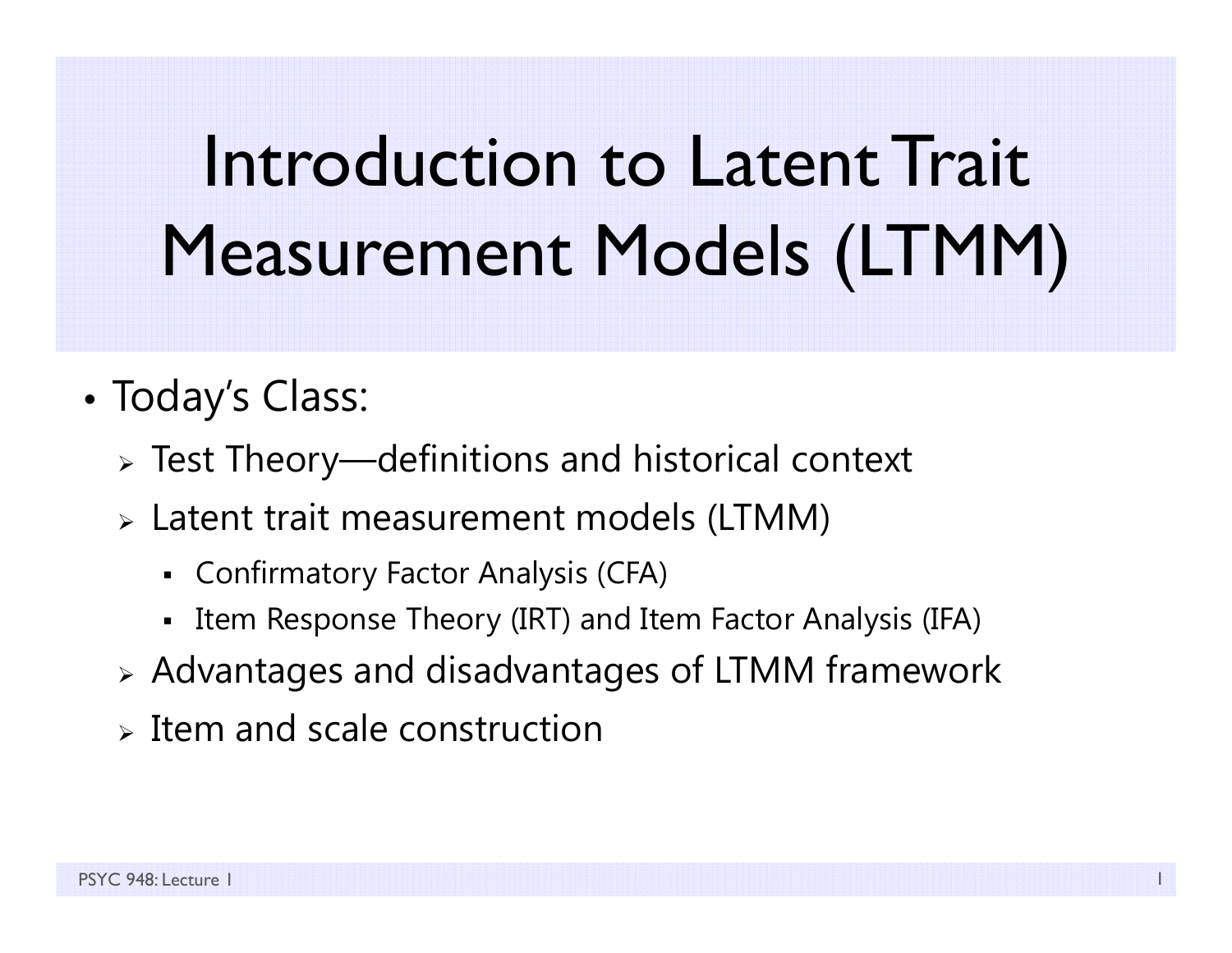#### Test Theory

- • Test theory is an abbreviated expression for:
	- "Theory of Psychological Tests and Measurements"
	- Or "Psychometric Theory" (even when not used in Psychology)
- • Test theory is a general collection of **statistical models**  for evaluating the development and use of instruments
	- **Operationalize** practical problems in measurement
	- **Provide answers to** practical problems in measurement
- 3 'branches' of measurement models for latent traits that are inter-related… you actually know one of these already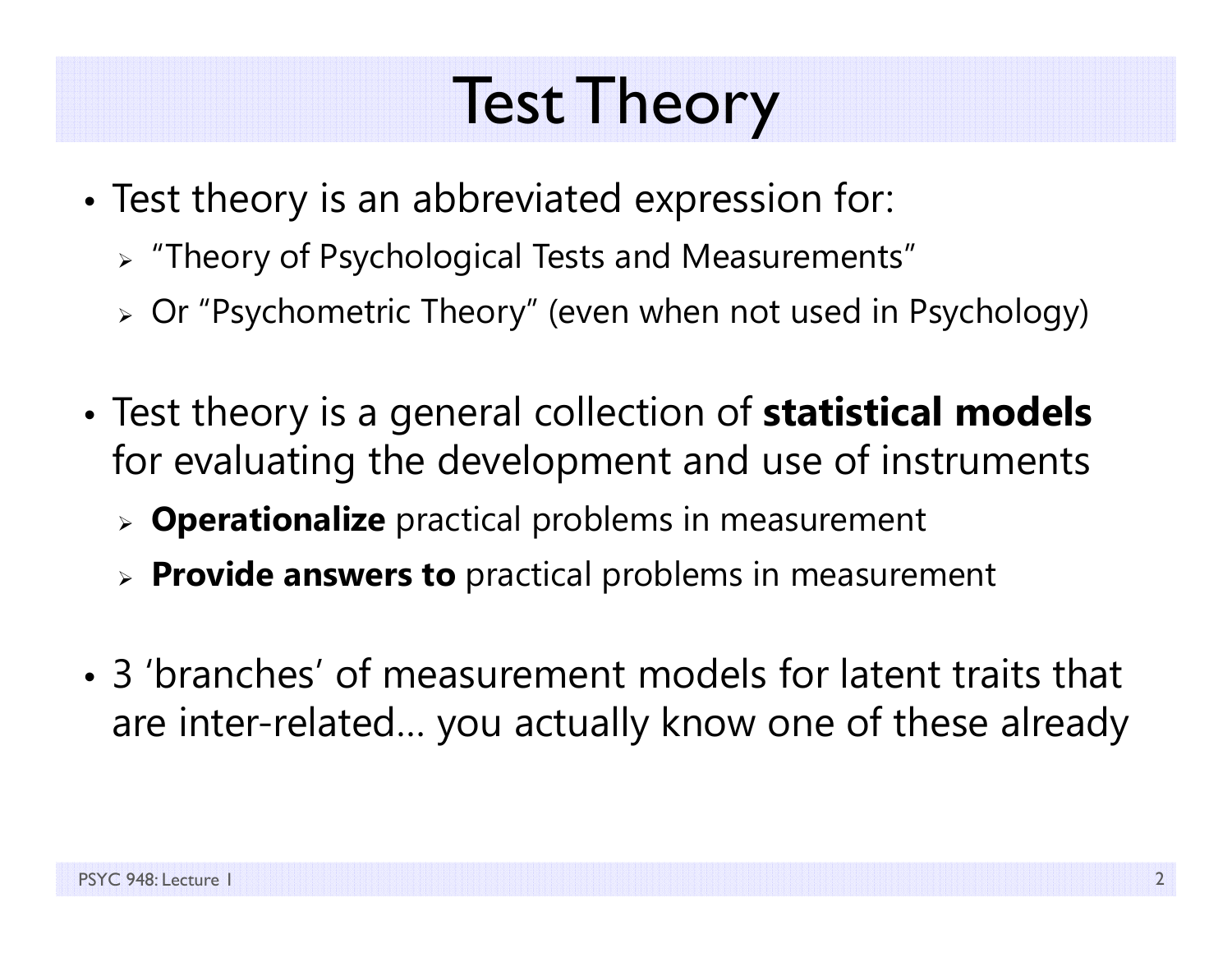# Classical Test Theory (CTT)

- • What you have learned about measurement so far pry\* falls under the category of CTT:
	- Writing items and building scales
	- $\triangleright$  Item analysis
	- $\triangleright$  Score interpretation
	- $\triangleright$  Evaluating reliability and construct validity
- • Big picture: We will view CTT as model with a restrictive set of assumptions within a more general family of latent trait measurement models

*\*pry = "probably" in my midwestern vernacular*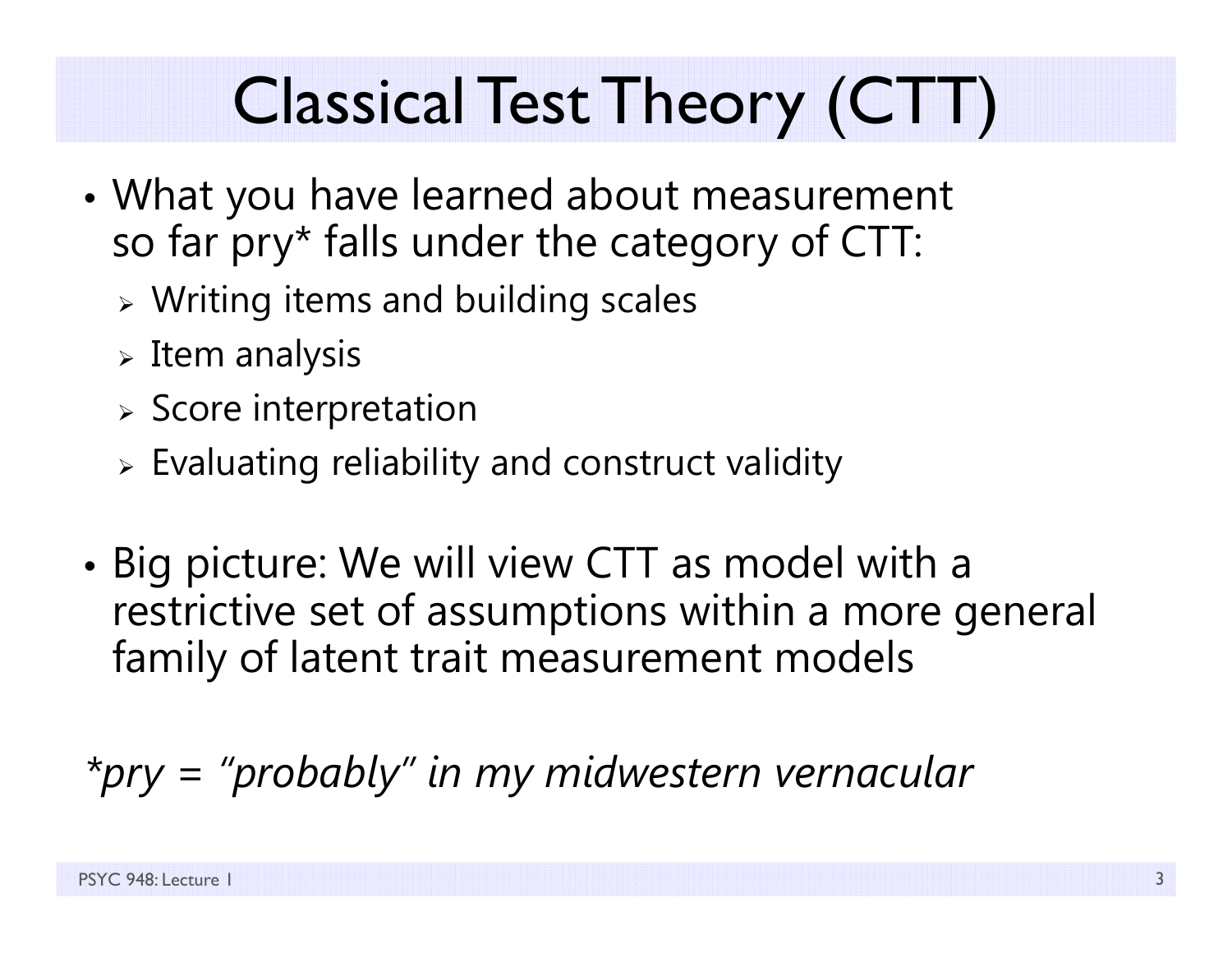#### What is a 'latent trait'?

- • **Latent trait** = Unobservable ability or trait
	- e.g., "Intelligence", "Extroversion", "Depression"
- • But how can we measure something unobservable? Build **measurement models**!
- • Big picture: Latent traits can be measured using observed behaviors or responses ("indicators")
	- $\triangleright$  Common part of the variance across items that measure the same thing is supposed to measure the latent trait
	- $\triangleright$  But not all constructs should use latent trait measurement models! (e.g., formative vs. **reflective indicators**)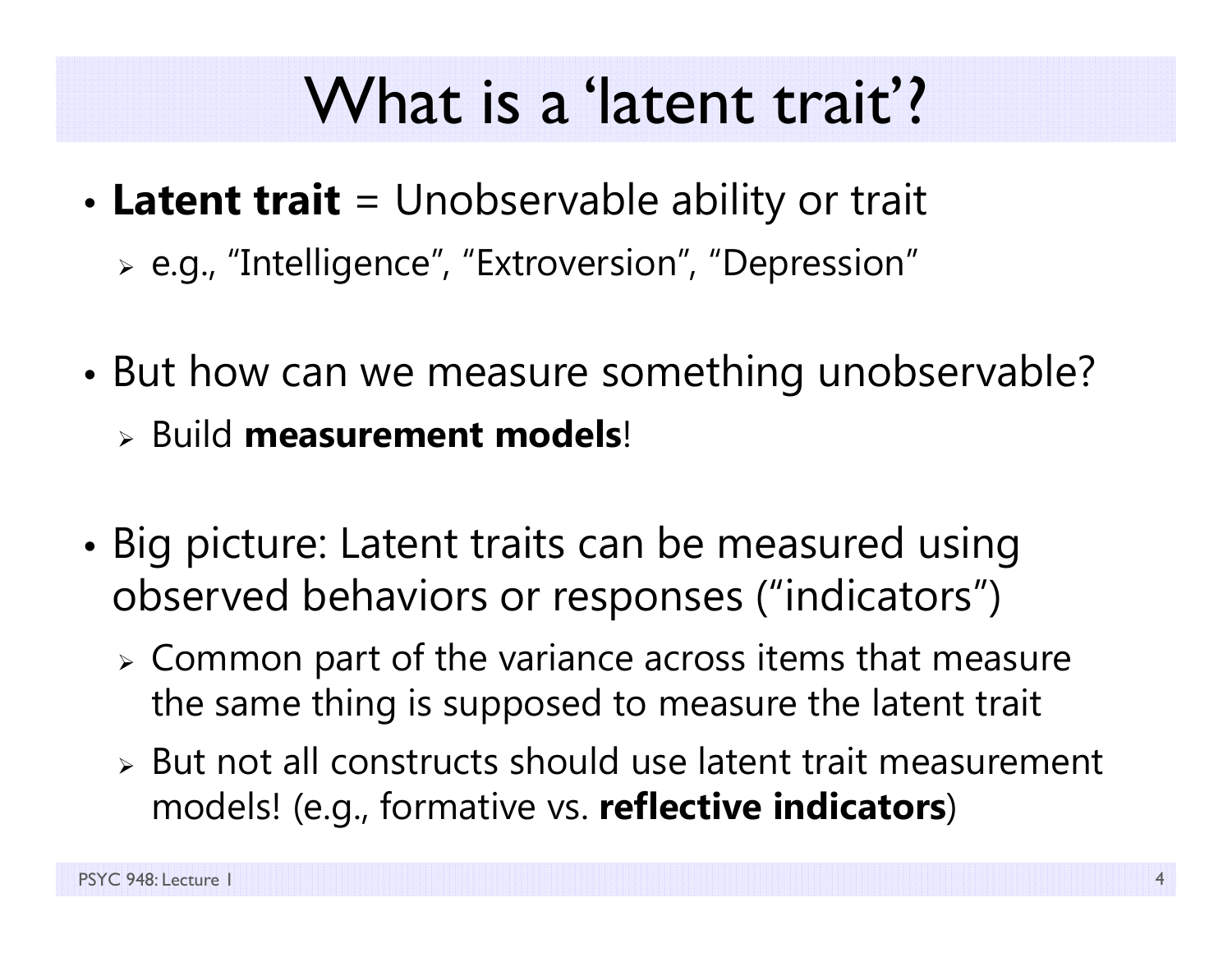# Differences Among Measurement Models

- What is the **name of the latent trait** measured by a test?
	- $\triangleright$   $\,$  Classical Test Theory (CTT)  $\, \rightarrow \, \,$  "True Score" (T)
	- $\triangleright$  Confirmatory Factor Analysis (CFA)  $\,\,\rightarrow\,$  "Factor Score" (F)
	- $\triangleright$  Item Factor Analysis (IFA)  $\rightarrow$  "Factor Score" (F)
	- > Item Response Theory (IRT)  $\;\rightarrow\;$  "Theta" (θ)
- Fundamental difference in approach:
	- **CTT unit of analysis is the WHOLE TEST** (item sum or mean)
		- n **Sum = latent trait**, and the sum doesn't care how it was created
		- Only using the sum requires restrictive assumptions about the items
	- $\triangleright$  CFA, IFA, IRT, and other LTMM  $\rightarrow$  unit of analysis is the ITEM
		- n Model of how item response relates to an **estimated latent trait**
		- n Different names of models for differing item response formats
		- n Provides a framework for testing adequacy of measurement models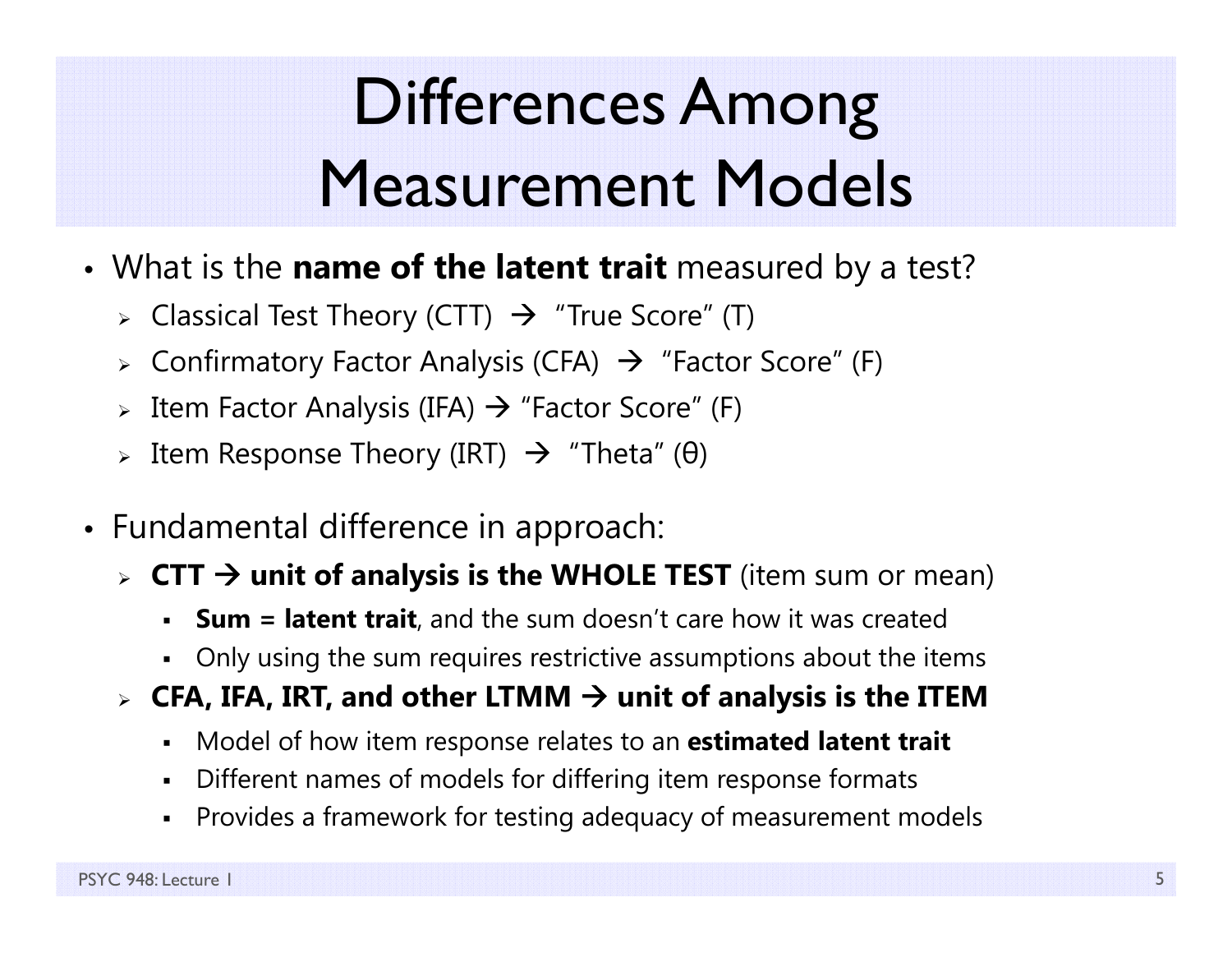#### Latent Trait Measurement Models (LTMM)

- Families of latent trait measurement models are labeled based on their indicators' response format:
	- $\triangleright$  Continuous responses?  $\rightarrow$  Confirmatory Factor Models
	- $\triangleright$  Categorical responses?  $\rightarrow$  Item Response Theory or Item Factor Models
	- $\triangleright$  Measurement models for other responses exit too (like counts), but they don't necessarily have special names
- Other relevant, related terms:
	- "Structural Equation Modeling" (SEM) is correlation or regression among the latent traits defined by the measurement models
		- Things that can go wrong in SEM most often reflect problems with the measurement models—that is why we spend most of the semester on this!
	- $\triangleright$  "Path Analysis" is just regression among observed variables only
	- $\triangleright$  "Mediation" is regression with a better marketing campaign
	- $\triangleright$  "Moderation" is an interaction term with a better marking campaign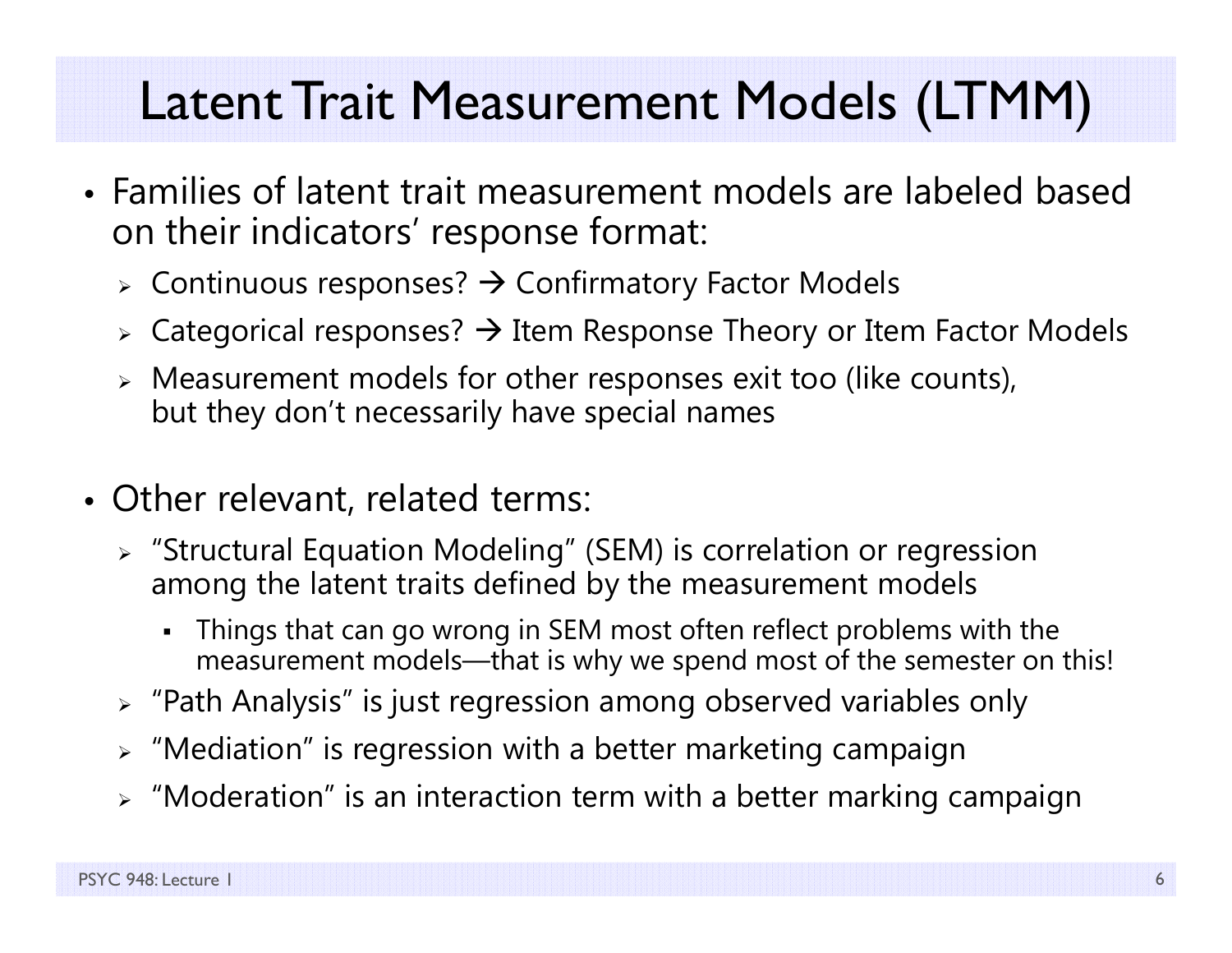## Problems in Test Theory…

- • Motivated by problems in education and psychology
	- $\triangleright$  Education  $\rightarrow$  Assessment, Psychology  $\rightarrow$  Understand structure
	- $\triangleright$  Several independent groups  $\rightarrow$  Piecemeal approach
- • Theory developed largely before mainstream availability of high-powered computers
	- $\triangleright$  Had rationale, but couldn't be solved computationally
	- That's how many 'approximations' or 'devices' came about (many of which are still used today, for better or for worse)
- • $\bullet$  Then mathematicians tried to help...
	- $\triangleright$  But published works that were written for other mathematicians
- A little historical context…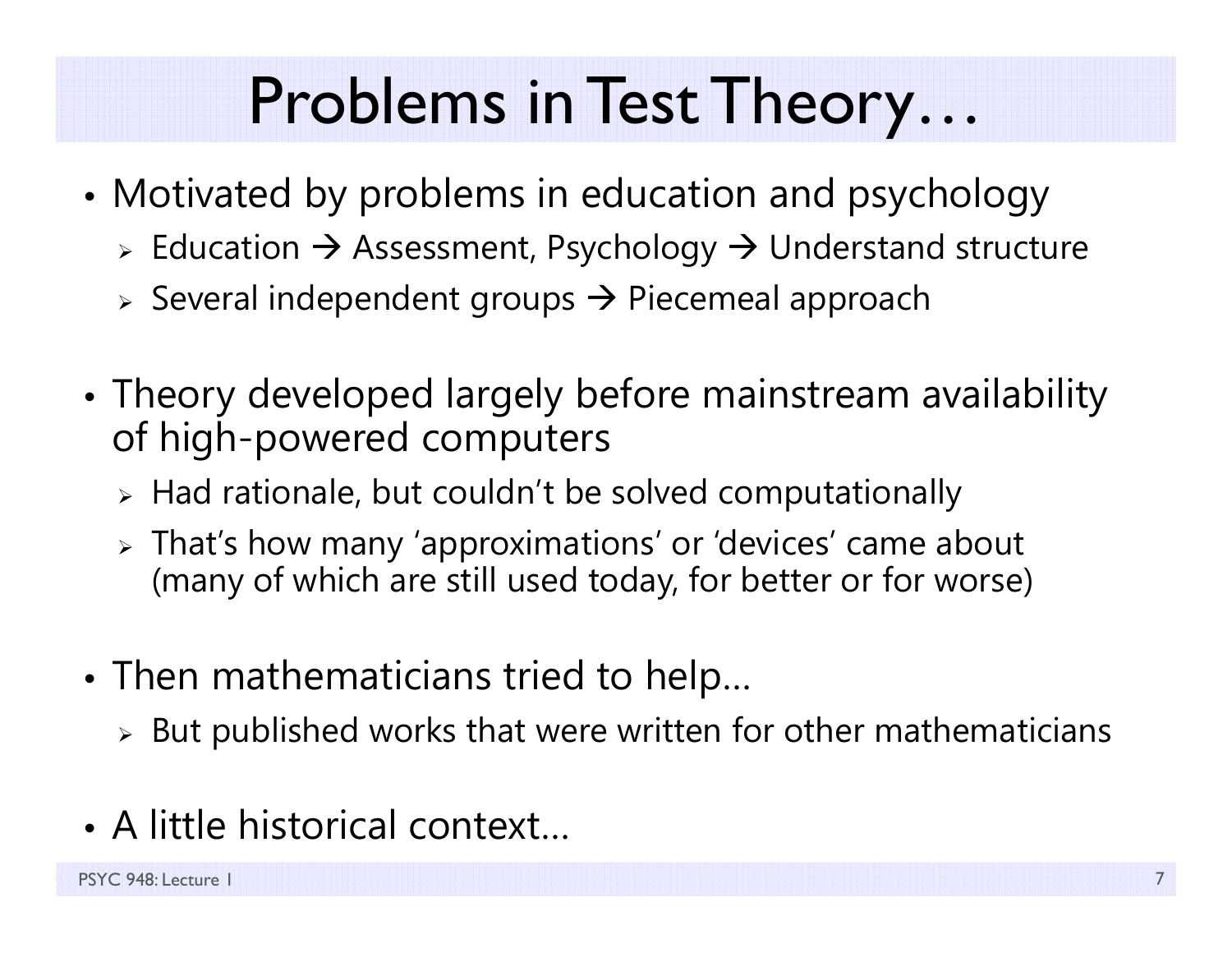# History of Test Theory

- • Begins about the mid 19th century in psychophysical laboratories considered with measuring intelligence
- • 1904: Charles Spearman published 2 seminal papers
	- $\triangleright$  One showed how to estimate amount of error in test scores
		- Gave rise to classical true score theory (**classical test theory**)
	- $\triangleright$  One showed how to recognize from test data that the tests measure just one psychological attribute in common
		- How to measure Spearman's "G"
		- Led to development of **common factor theory** (CFA)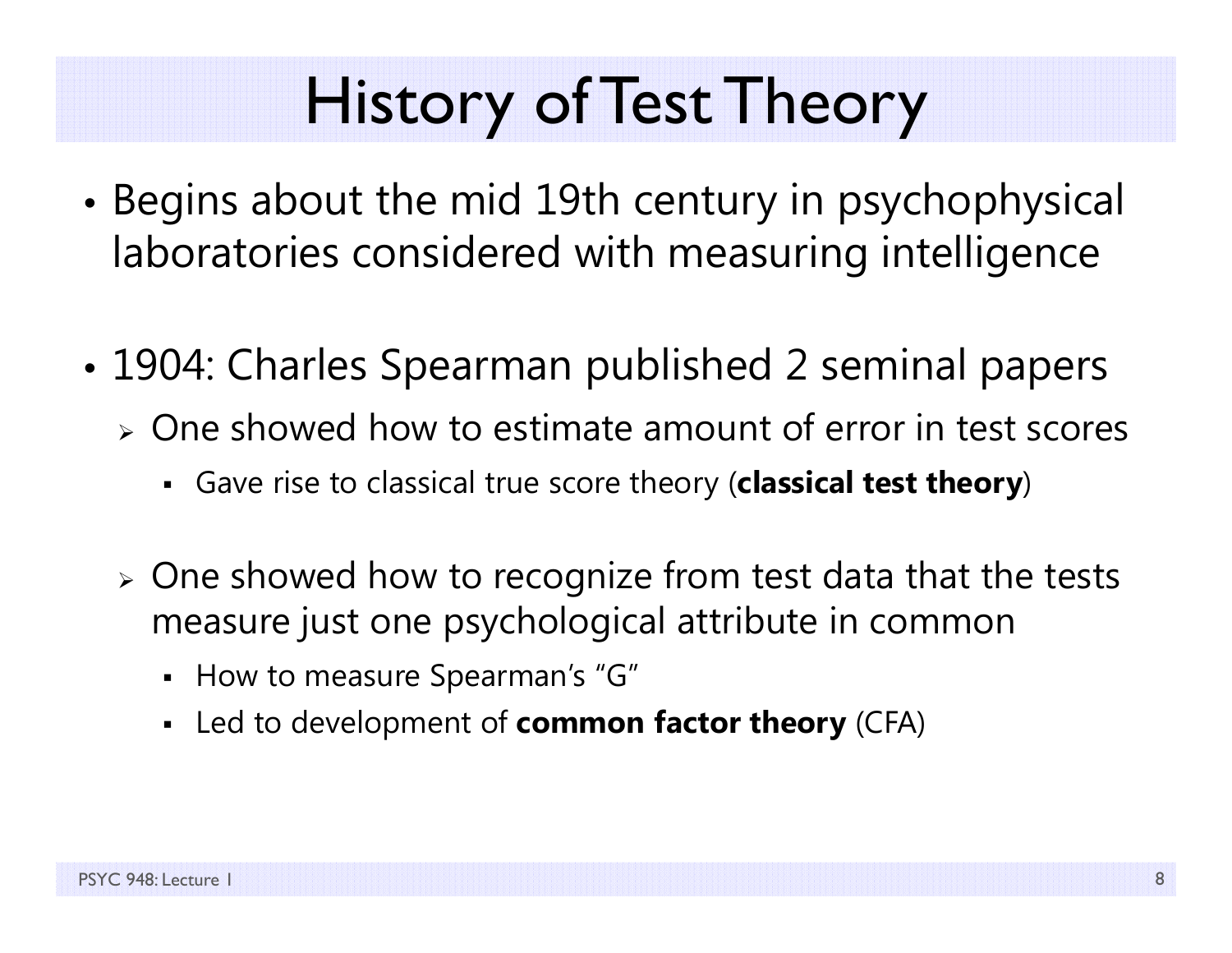# Classical Test Theory (CTT)

- •• In CTT, the **TEST** is the unit of analysis:  $\mathbf{Y}_{total} = \mathbf{T} + \mathbf{e}$ 
	- **True score T:**
		- Best estimate of 'latent trait': Mean over infinite replications
	- **Error e:**
		- Expected value (mean) of 0, expected to be uncorrelated with T
		- <sup>e</sup>'s are supposed to wash out over repeated observations
	- **> So the expected value of T is Y** $_{\text{total}}$
	- $\triangleright$  In terms of observed variance of the test scores:
		- Observed variance = true variance + error variance
- • Goal is to quantify *reliability*
	- Reliability = true variance / (true variance + error variance)
- Because the CTT model does not include individual items, **items must be assumed exchangeable** (and more items is better)

 $\mathsf{Y}_{\mathsf{total}}$ 

?

error

True

Score

?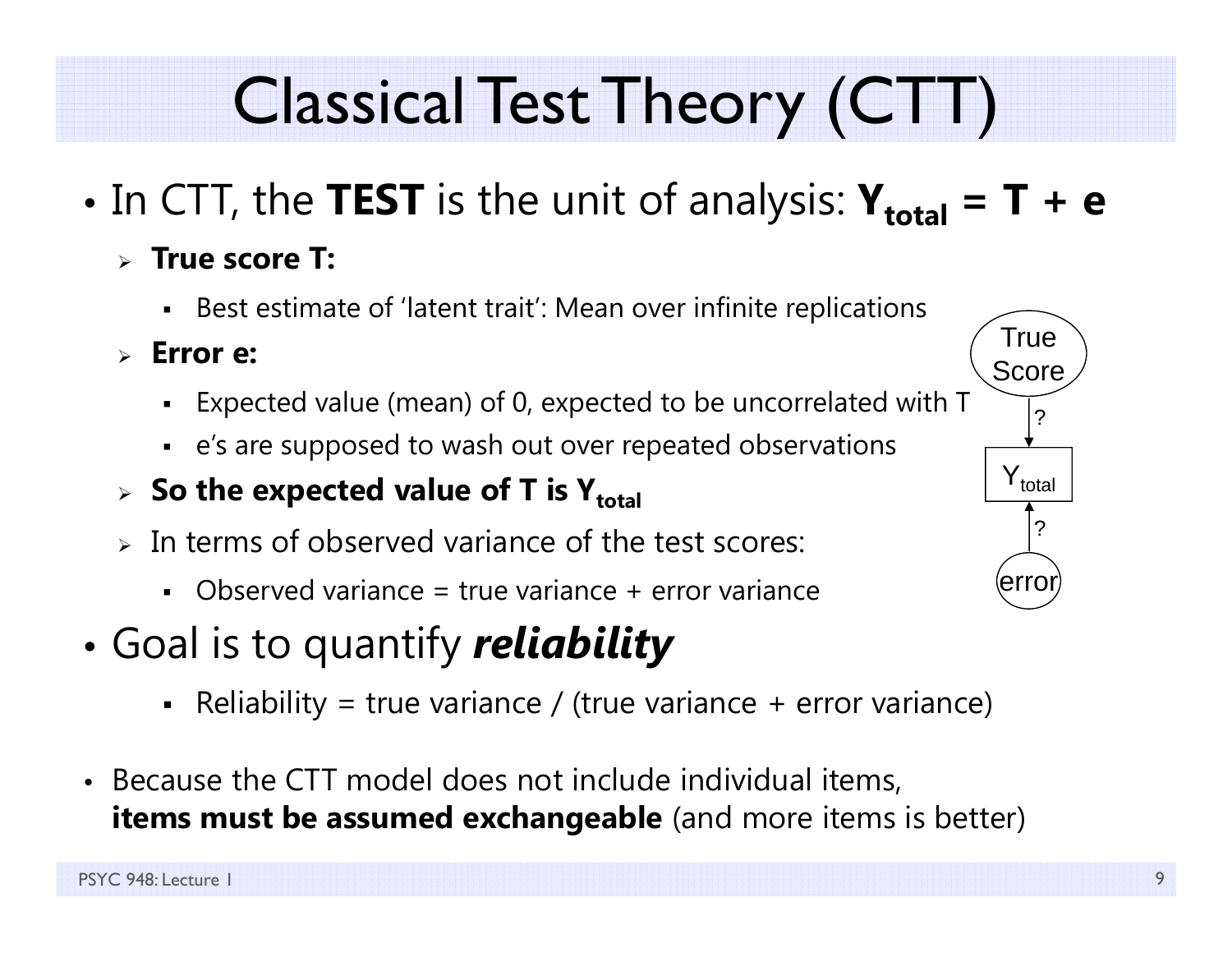## Classical Test Theory, continued

- • CTT unit of analysis is the WHOLE TEST (sum of items)
	- Want to ascertain how much of observed test score variance is due to 'true score' variance versus 'error' variance
	- $\triangleright$  Quantify 'error variance' in various ways
	- $\triangleright$  'Error' is a unitary construct in CTT (and error is 'bad')
	- $\triangleright$  Goal is then to reduce 'error' variance as much as possible
		- $\blacksquare$ Standardization of testing conditions (make confounds constants)
		- Aggregation  $\rightarrow$  more items are better (errors should cancel out)
	- $\triangleright$  Items are exchangeable; item properties are NOT taken into account in indicating the latent trait of a given person (which is just the sum)
- Followed by *generalizability theory* to decompose error
	- $\triangleright$  e.g., rater variance, person variance, time variance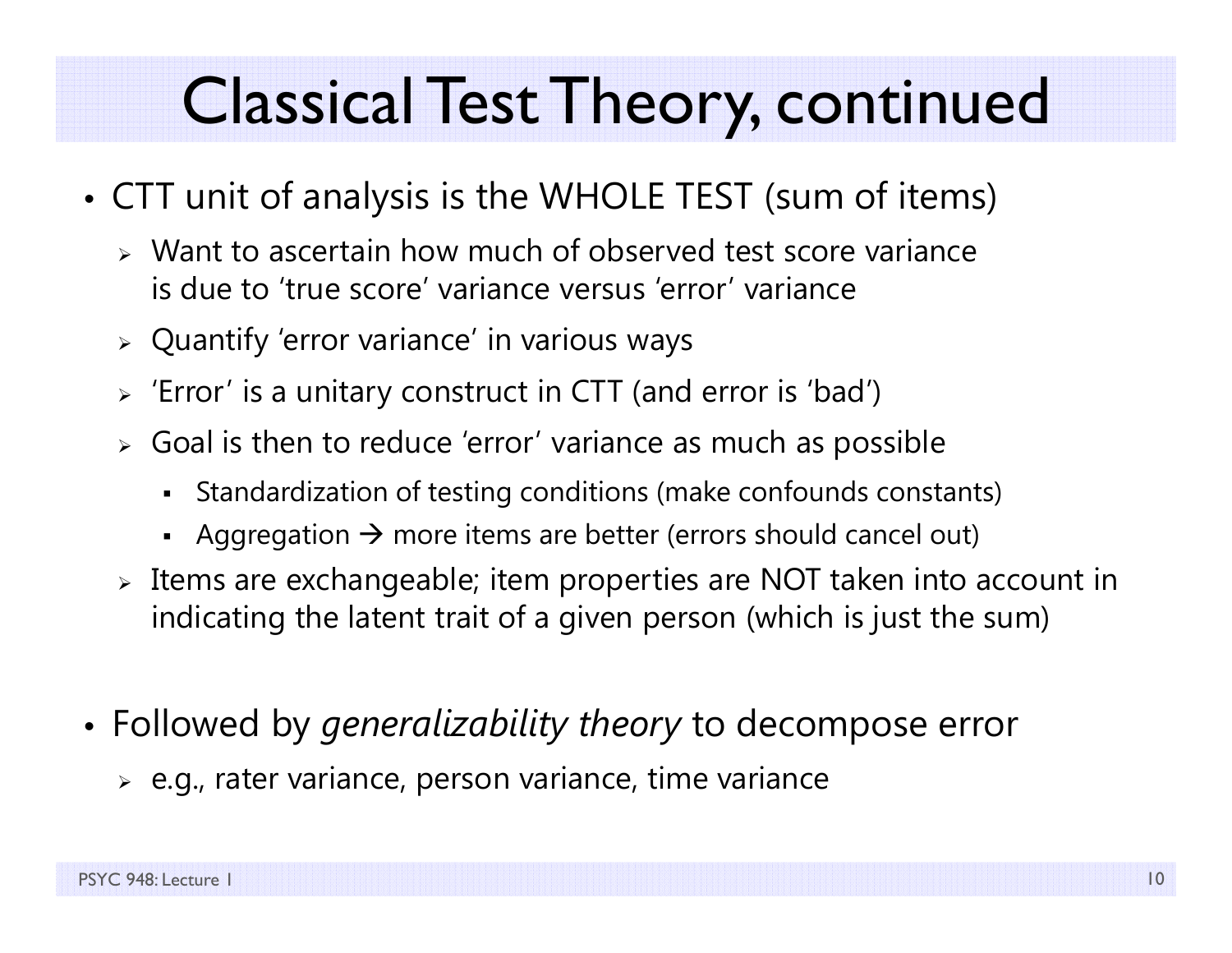## Classical Test Theory, continued

- • Brief history of solutions for quantifying reliability:
	- 1904: Spearman: from alternate forms or test-retest
	- $\geq 1945$ : Guttman: from the relations between the items within a test (i.e., coefficient alpha)
	- 1951: Cronbach further developed Guttman's work  $\rightarrow$  "Cronbach's alpha"
		- $\blacksquare$ Called "Guttman-Cronbach alpha" by McDonald (and no one else)
		- Cronbach's work further elaborated into generalizability theory
	- 1950: Gulliksen classic text for CTT
		- See also Nunnally's texts from the 1970's 1990's
- •More CTT specifics in upcoming classes…
- •*Next, tracing the other contribution of Spearman…*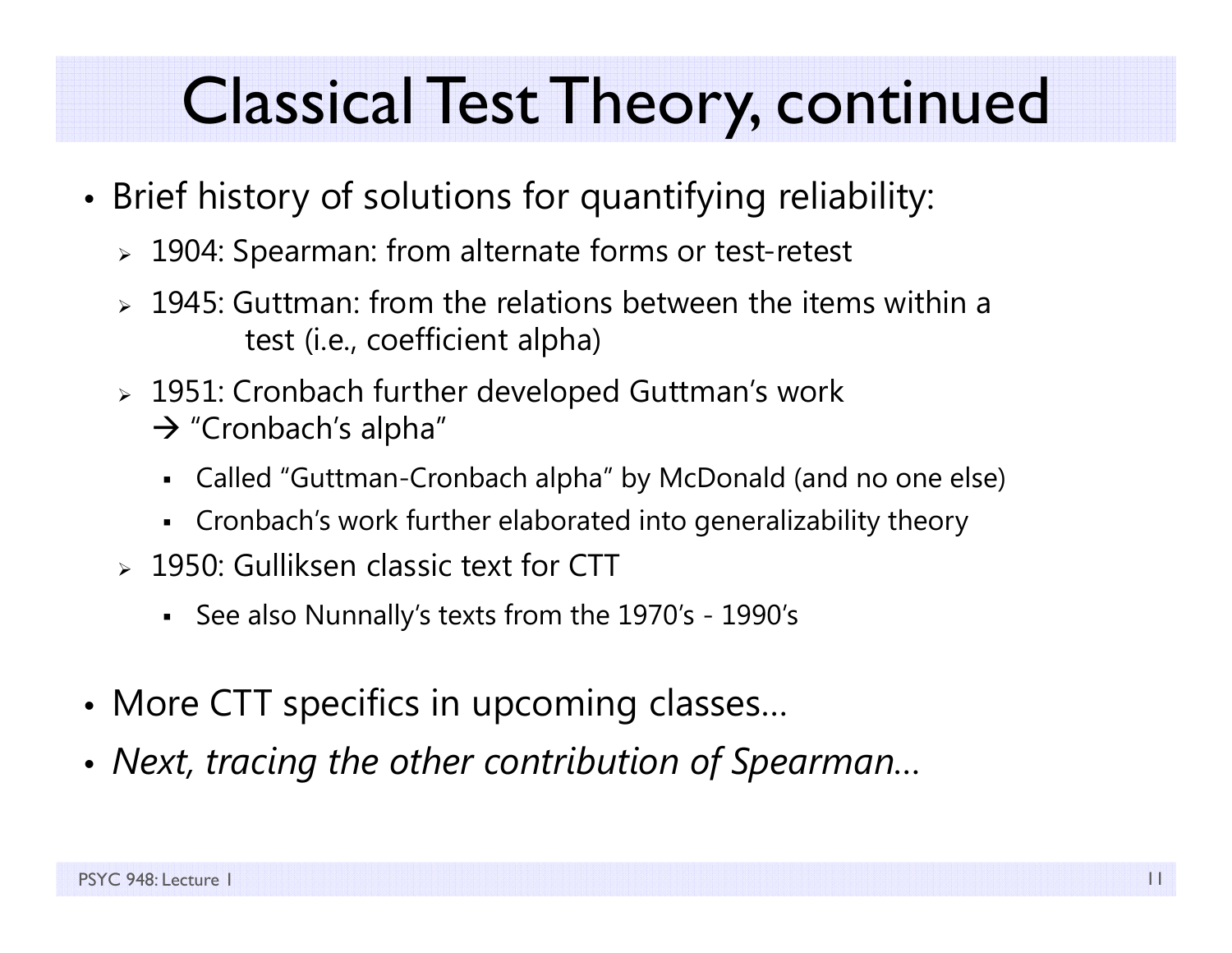# Confirmatory Factor Analysis (CFA) Models

- • Main idea: Build a measurement model of which response variables should 'go together' to measure the same thing
	- **CFA = Linear regression model** predicting each continuous observed outcome variable (item, subscale) from a latent trait predictor variable(s)
- • Differs from exploratory factor analysis (is NOT a model):
	- $\triangleright$  YOU impose the number and content of factors
	- Alternative models are COMPARABLE and TESTABLE
- • Uses of confirmatory factor analysis models:
	- $\triangleright$  Analyze relationships among subscales that have normal, continuous distributions (or "incorrectly" to analyze item-level data)
	- $\triangleright$  Any LTMM provides comparability across persons, items, and occasions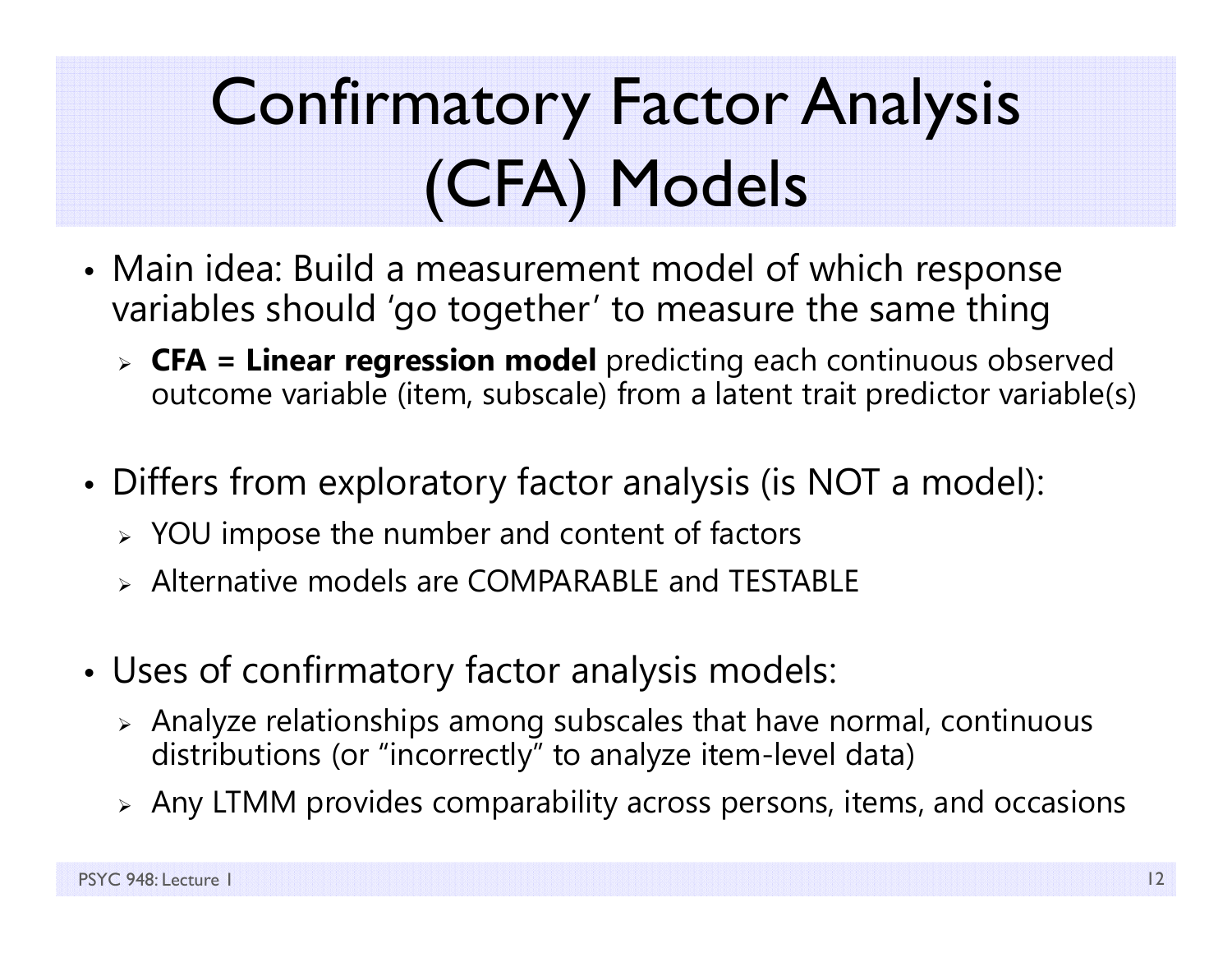# Confirmatory Factor Analysis (CFA)

- • **The CFA unit of analysis is the ITEM (as in any LTMM):**  ${\bf y}_{\rm is} = {\bf \mu}_{\rm i} + {\bf \lambda}_{\rm i} {\bf F}_{\rm s} + {\bf e}_{\rm is} \, \to$  both items AN<u>D subjects matter</u>
	- Observed response for item *i* and subject *s*
		- = intercept of item *i* (μ)
- + subject *<sup>s</sup>*'s latent trait/factor ( <sup>F</sup>), item-weighted by λ  $y_{is} = \beta_{0i} + \beta_{1i}X_s + e_{is}$ 
	- + error ( <sup>e</sup>) of item *i* and subject *s*
- **Dimensionality** is assumed known (usually 1 latent trait per item)
	- $\triangleright$  Local Independence  $\rightarrow$  e's are independent after controlling for factor(s)
	- $\triangleright\;$  The factor is the reason why item responses were correlated in the first place
- Linear model  $\rightarrow$  a one-unit change in latent trait/factor F has same increase in expected response Y at all points of Y
	- Won't work well for binary or categorical data… thus, we need another LTMM
- Items are allowed to differ from each other in how much they relate to the latent trait, *but a good item is equally good for everybody*

Should look familiar…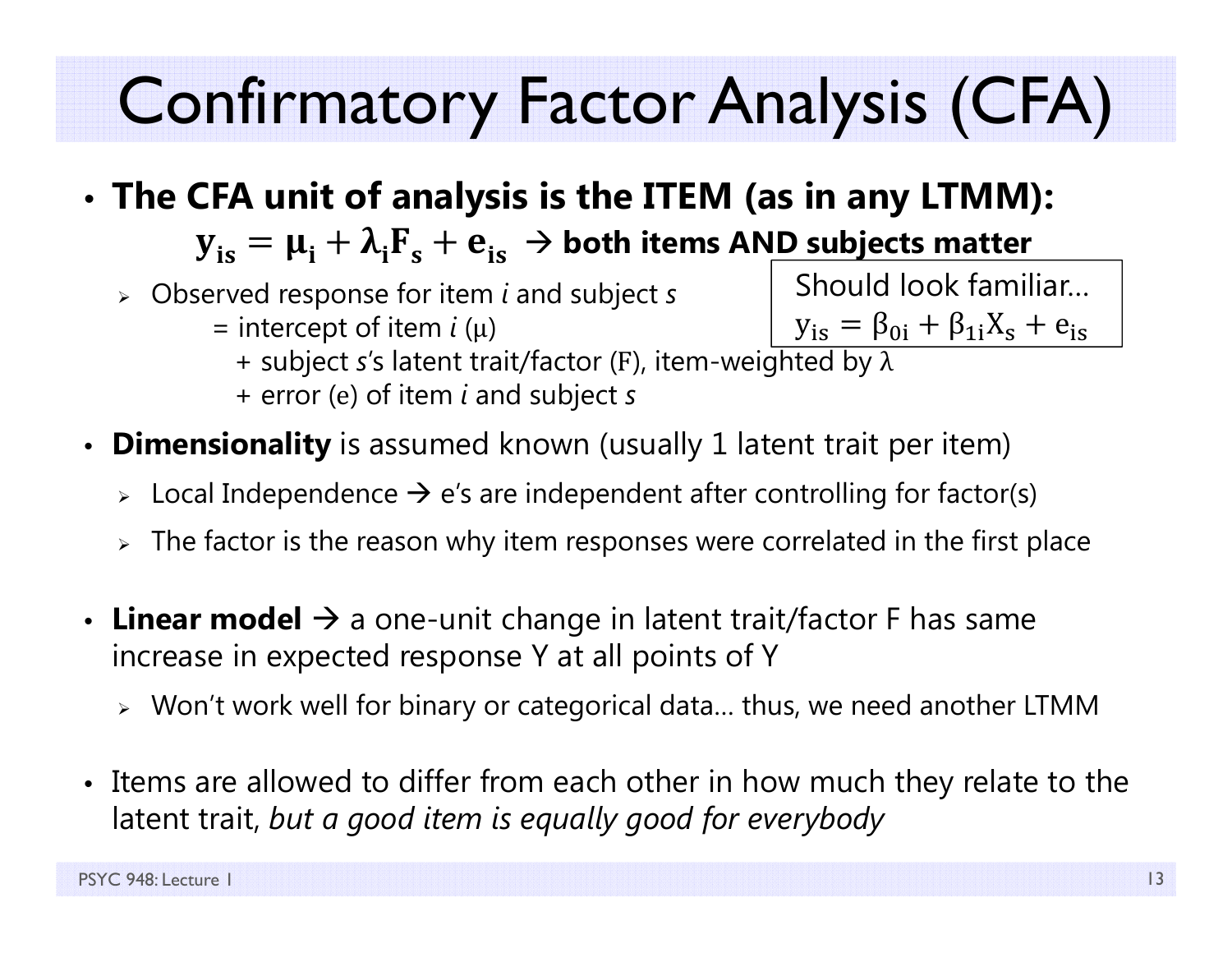# "Common Factor Theory" (+CFA)

- 1900's: Spearman's G
	- Went looking for single-factor model… and "found" it
	- Led to development of other IQ tests (Stanford-Binet, Wechsler)
- • 1930's and 1940's: Thurstone elaborated Spearman's model into a "multiple factor" model
	- $\triangleright$  Beginnings of exploratory factor analysis to do so
	- Later applied in other personality tests (e.g., MMPI)
- 1940's and 1950's: Guttman's work
	- $\triangleright$  Factor analysis and test development is about generalizing from measures we have created to more measures of the same kind
	- $\triangleright$  Thus, need to think about measurement structure before-hand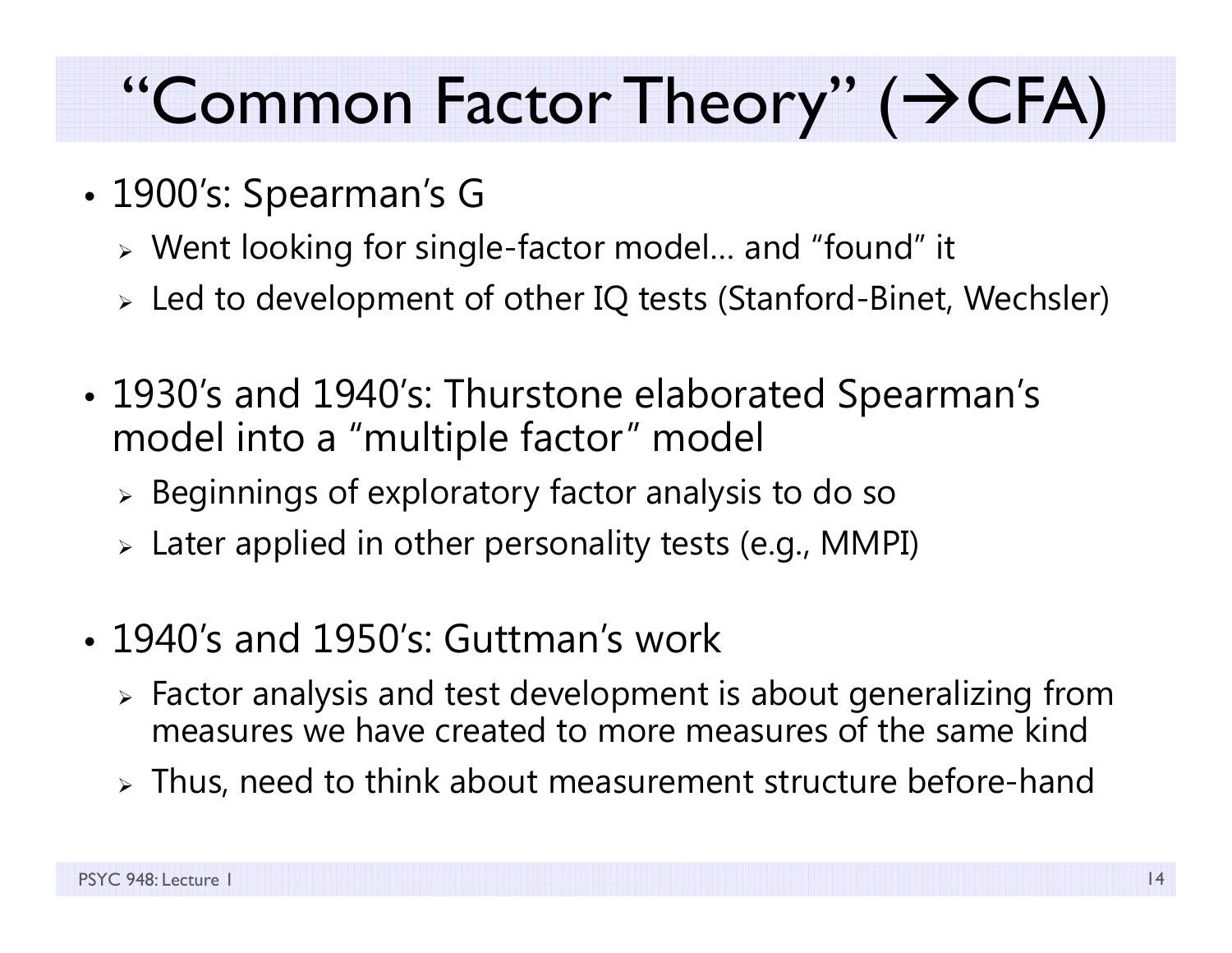## Common Factor Theory, continued

- •• 1940's: Lawley → rigorous foundation for statistical treatment of common factor analysis
	- $\triangleright$  But had to wait for better computers to be able to do it!
- • $\bullet$  1952: Lawley  $\bm{\rightarrow}$  beginnings of confirmatory factor model
	- Later extended by Howe and Bargmann (1950's)
	- Further extended by Jöreskog (the King of LISREL 1970's)
- •• But this linear model pry should not be applied to binary,<br>ordinal, or other not-normal responses…
	- $\triangleright$  Probability of correct response will go out of bounds
	- $\triangleright$  Errors can't be normally distributed with constant variance
- • So then what? Item Response Theory to the rescue…
	- *aka*, LTMM for generalized response formats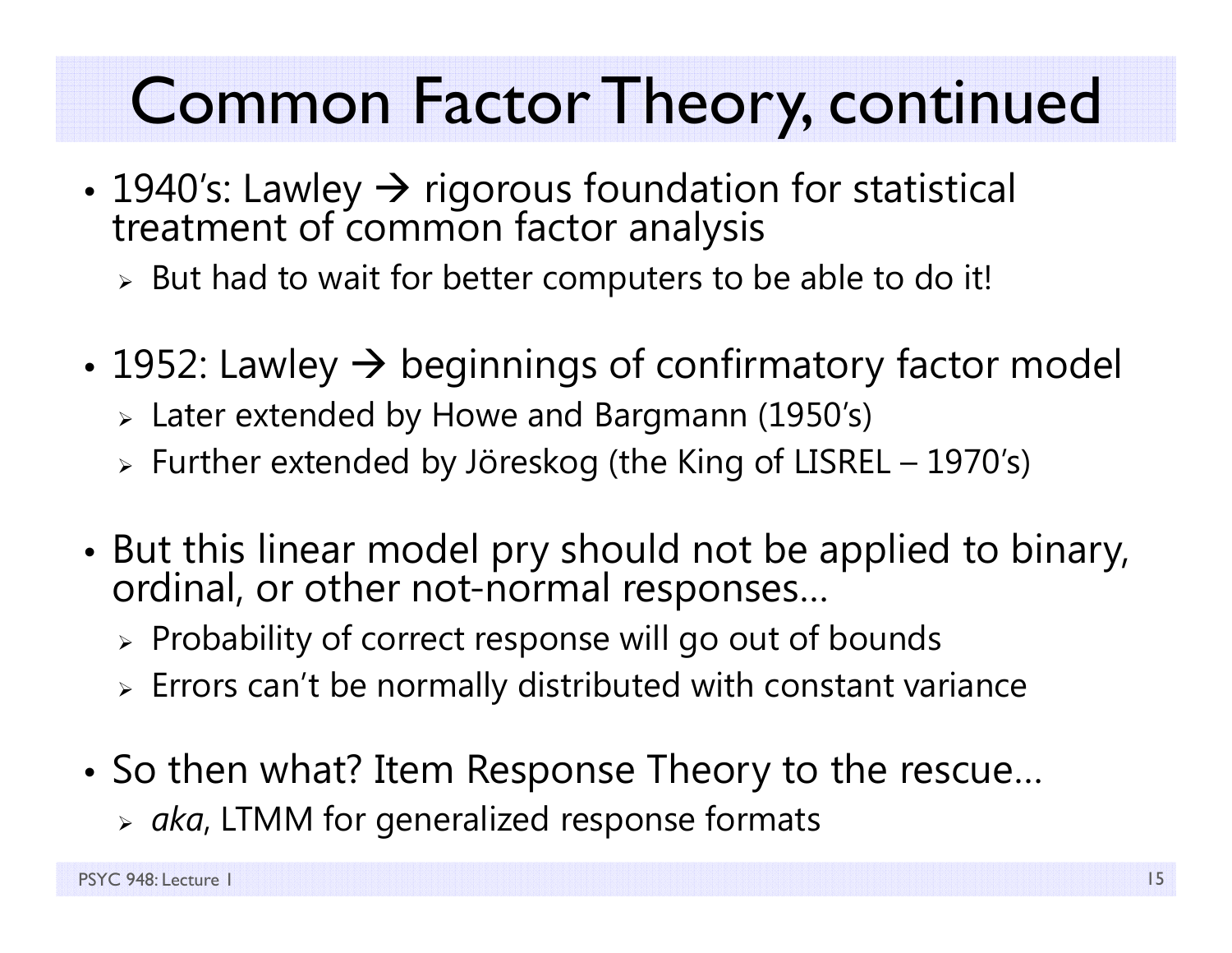## Item Response Theory (IRT) Models

- IRT resulted from combination of ideas from factor analysis and phi-gamma law of psychophysics
	- When detecting stimuli of varying intensity (e.g., light), the response follows a smooth, S-shaped curve that can be represented by the cumulative normal distribution
	- That response function also works to model probability of a correct response given (1 to 4) model parameters
- • 1950: Lazarsfeld: Introduced "latent structure analysis"  $\rightarrow$  factor analysis for binary item responses
	- $\triangleright$  Beginnings of item response theory (which is not a theory) per se, but a set of latent trait measurement models)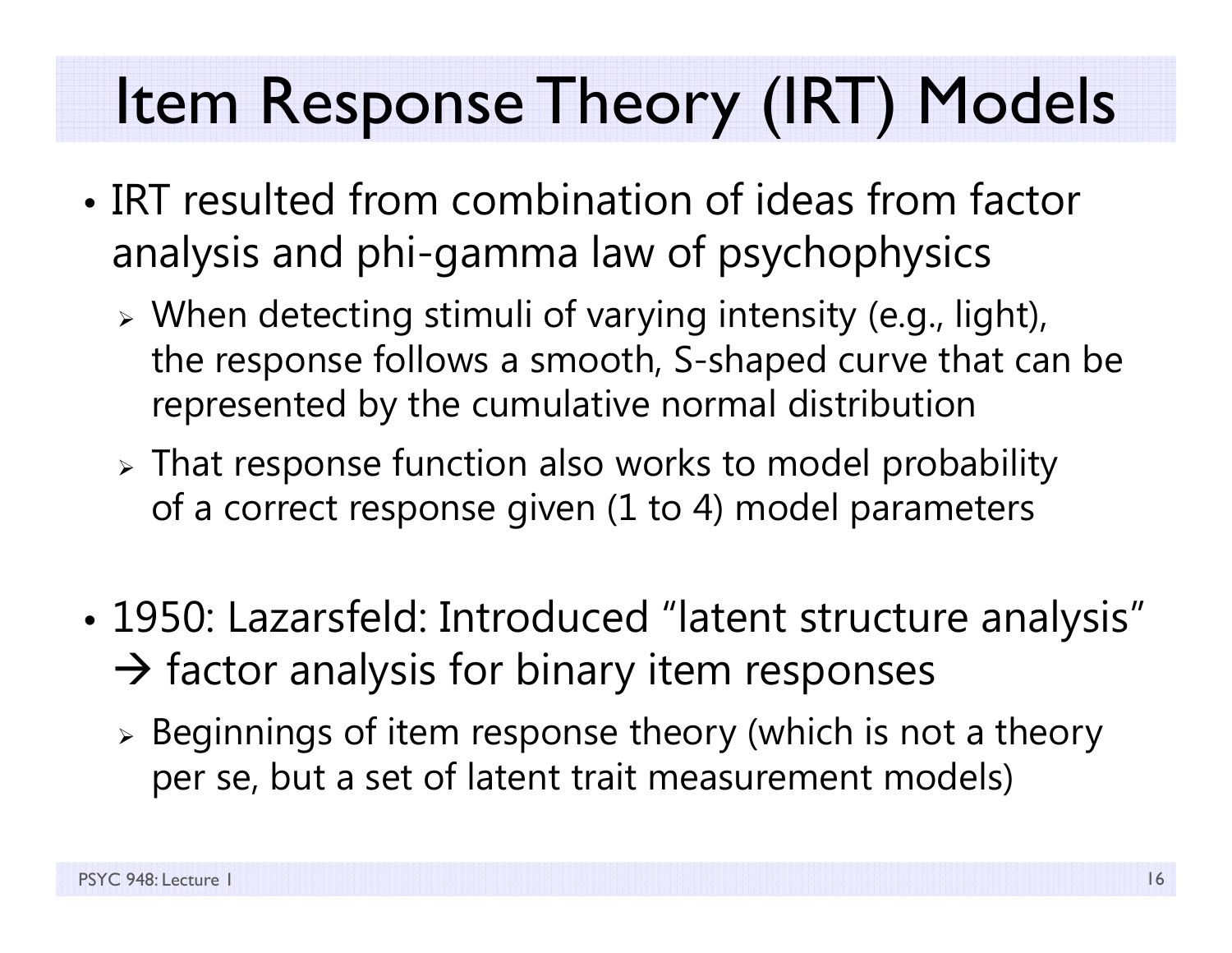# Item Response Theory (IRT) Models

- • Linear regression is to confirmatory factor models as to:
	- $\triangleright\;$  Logistic regression is to binary IRT models
	- $\triangleright$   $\,$  Ordinal/nominal regression is to "polytomous" IRT models
	- $\triangleright$  IRT = linear model predicting each categorical observed outcome variable from latent variables using link functions
- A "Rasch model" is a restricted subset of an IRT model (but don't let any Rasch people hear you saying that)
- Uses of IRT models:
	- $\triangleright$   $\,$  \*Correctly\* analyze item-level data (binary items, Likert scales)
	- $\triangleright$  Examine sensitivity of measurement across range of latent trait
	- $\triangleright$  Any LTMM provides comparability across persons, items, and occasions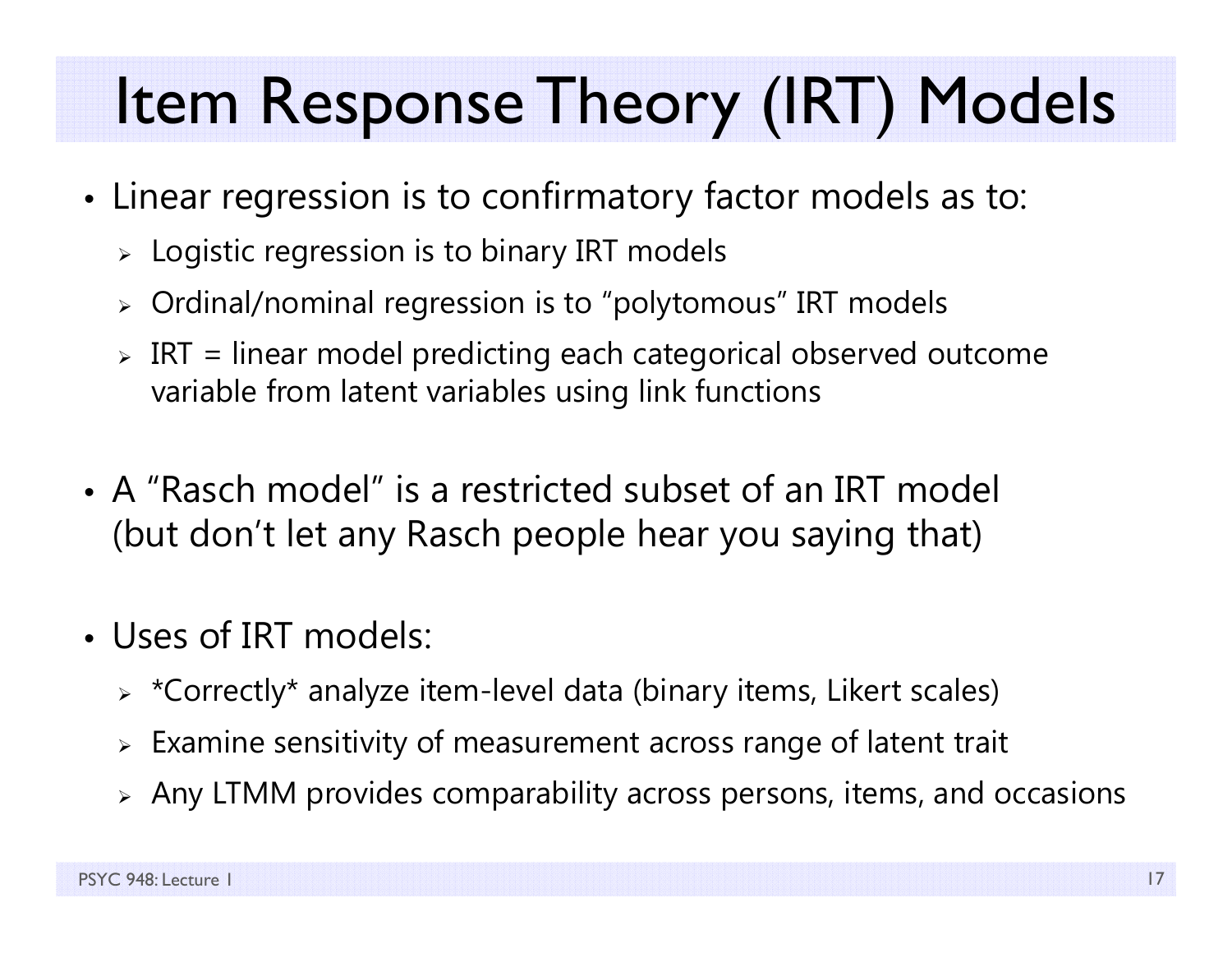#### Item "Characteristic" Curves

 $a =$  Discrimination = slope of 'line'  $c =$  Lower Asymptote of 'line'  $b =$  Difficulty = location of 'line'  $d =$  Upper Asymptote of 'line'

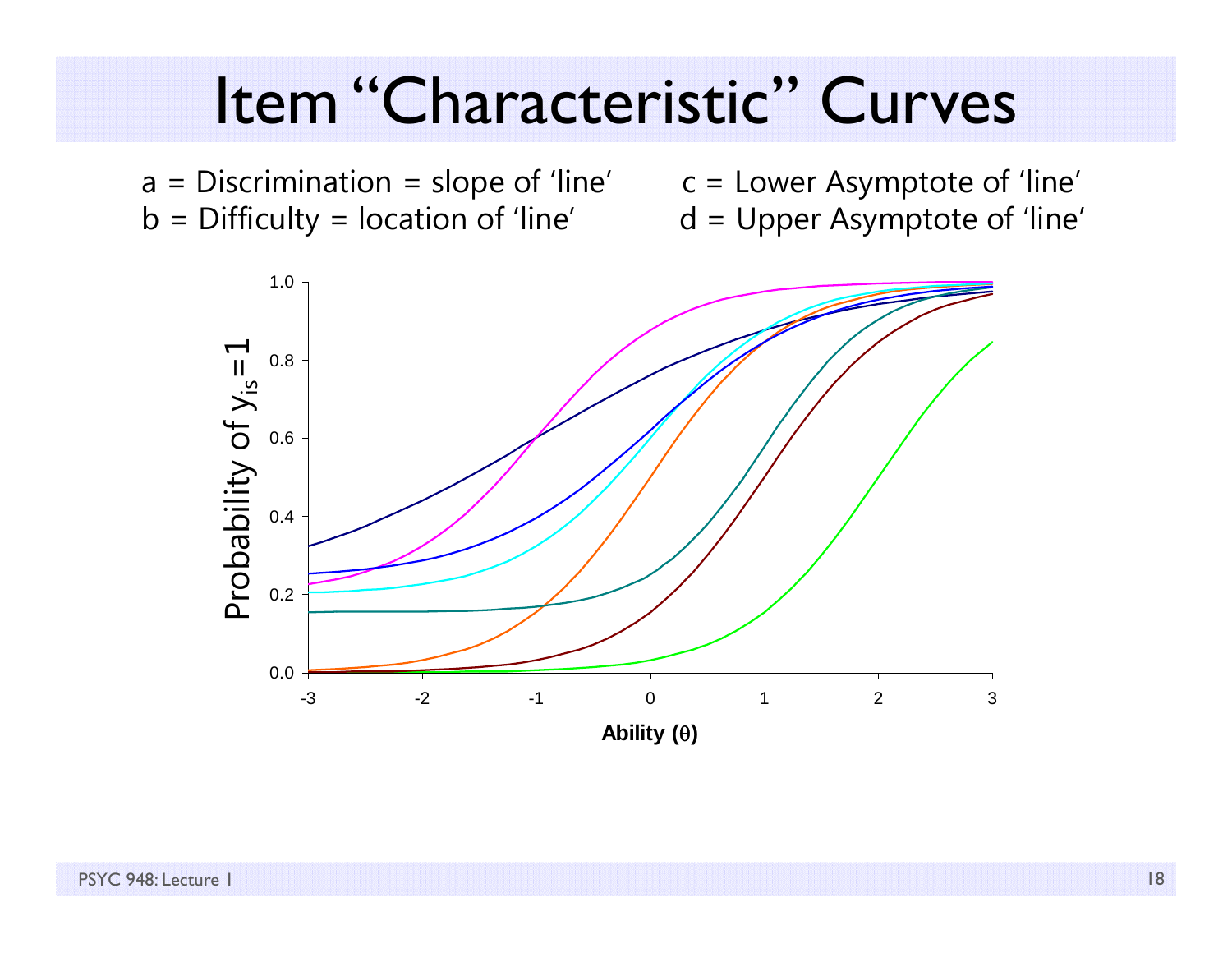## Item Response Theory, continued

- The **IRT** unit of analysis is the individual **ITEM** (as in any LLTM)  $Logit(y_{is}) = 1.7a_i(\theta_s - b_i) \rightarrow$  both items AND subjects matter
	- $\triangleright$  Items and persons are located on the same latent metric
	- $\triangleright$  Probability of getting an item right depends (at least) on the subject's ability ( $\theta_{\rm s}$  = **"Theta"**) and the item's difficulty (**b**<sub>i</sub>), weighted by its discrimination ( $\mathbf{a}_{\mathbf{i}'}$  how related the item is to the latent trait)
	- **"Item factor analysis" (IFA)** re-arranges the model into something that looks more like CFA (and usually uses limited information estimation)
- All items are NOT created equal (not exchangeable)
	- $\triangleright$  Having items that differ in their properties is a GOOD THING, because you can customize tests for different groups or purposes
	- $\triangleright$  Reliability ("information") varies across ability level, and depends specifically on how well the items' difficulty matches subjects' ability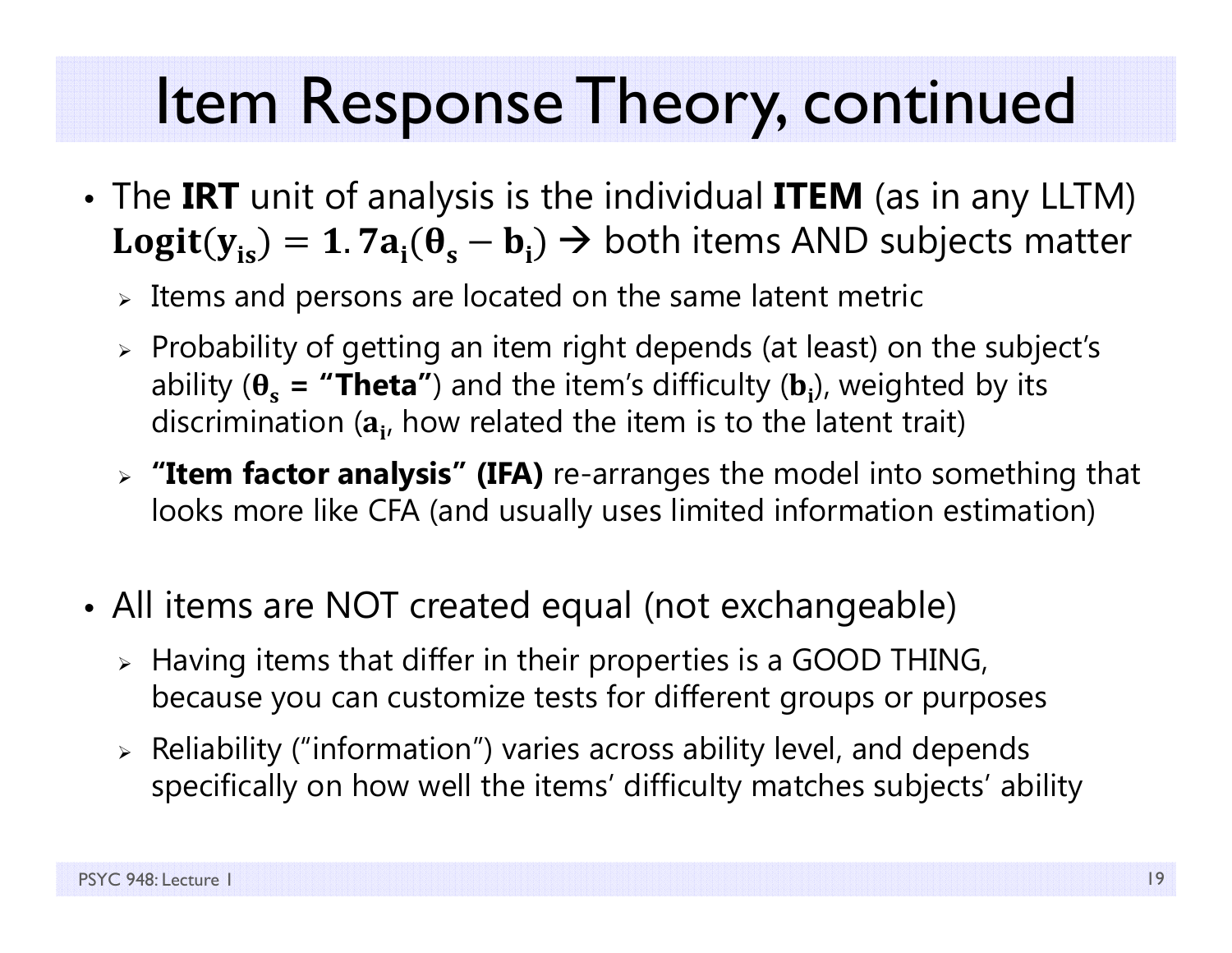## Item Response Theory, continued

- • 1952: Lord's seminal paper: Spearman's single-factor model can be applied to dichotomous items
	- $\triangleright$  Binary responses modeled by normal ogive function ("probit")
	- $\triangleright$  Later work used logit link instead (logit  $\approx$  probit\*.17)
	- $\triangleright$  Elaborated in 1960's by Birnbaum
- 1968: Lord & Novick  $\rightarrow$  first CTT text to also include IRT
	- Well-connected to emerging scholars in both educational testing and psychometric methods… and BOOM…
- • 1960: Separate work by Rasch (common 'a' parameter)
	- $\triangleright$  Restricted IRT model, but with highly desirable properties...
	- $\triangleright$  … and different philosophical viewpoint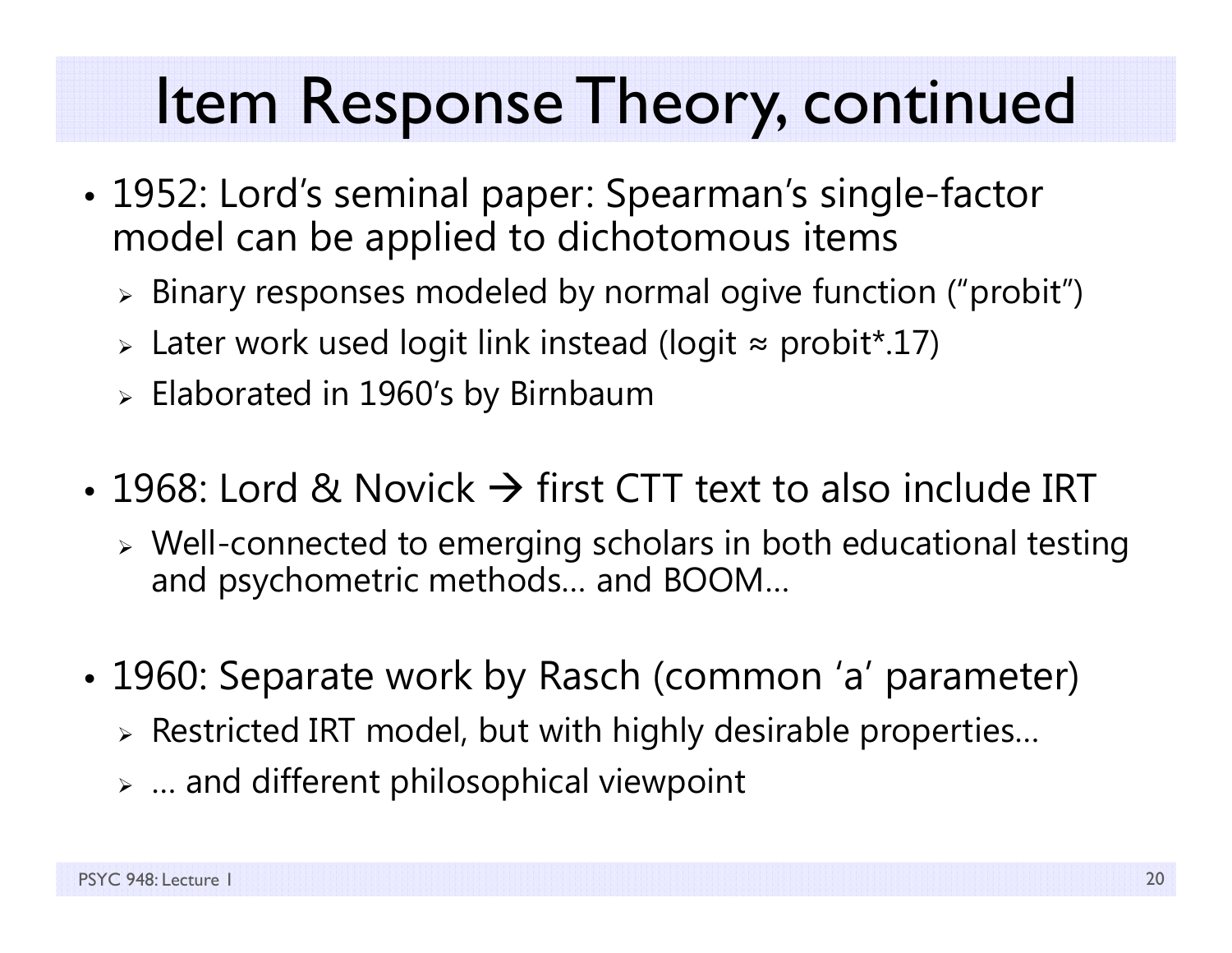## Unified View of Test Theory

- • Classical test theory can be viewed as a restricted form of the common factor model, but the focus is the TEST…
	- Originated by Spearman, elaborated by Thurstone, formalized by Lawley, and made practical by Jöreskog
- • Item response (and Rasch) models are common factor models used for binary/ordinal responses…
	- Developed by Lord, Birnbaum, and Rasch and their students
- • Common factor models (CFA) are for continuous data… Approximation for ordinal data with varying degrees of success
- Latent traits can also be indicated by other kinds of nonnormal item responses (count, zero-inflated, two-part)....
	- $\triangleright$  But they don't have special names (I'd say "generalized SEM"?)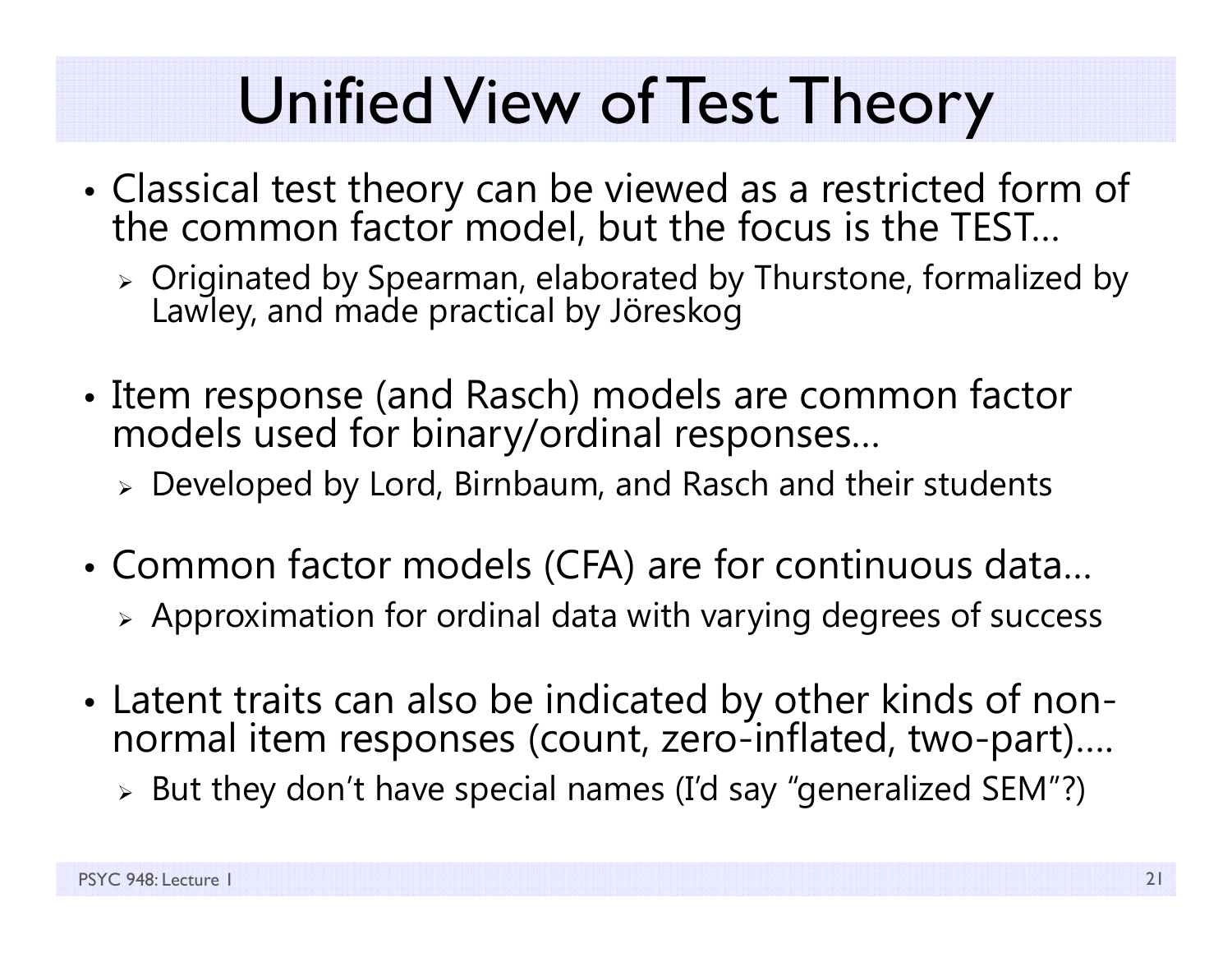# Advantages of LTMM Framework (CFA, IRT, IFA, and beyond)

- •Explicit, testable models of dimensionality
- •Concrete guidelines for selecting items to builds scales
- • Assess measurement sensitivity across range of latent trait (i.e., know where the 'holes' are)
- • Provide comparability across persons, items (different forms scales or different scales), and occasions
- Examine comparability across groups or repeated measures
	- $\triangleright$  Confirmatory factor analysis  $\rightarrow$  "Measurement invariance"
	- $\triangleright$  Item response theory  $\rightarrow$  "Differential item functioning"
- •Internal and external evidence for construct validity
- Generalized measurement models can even accommodate different response formats within the same instrument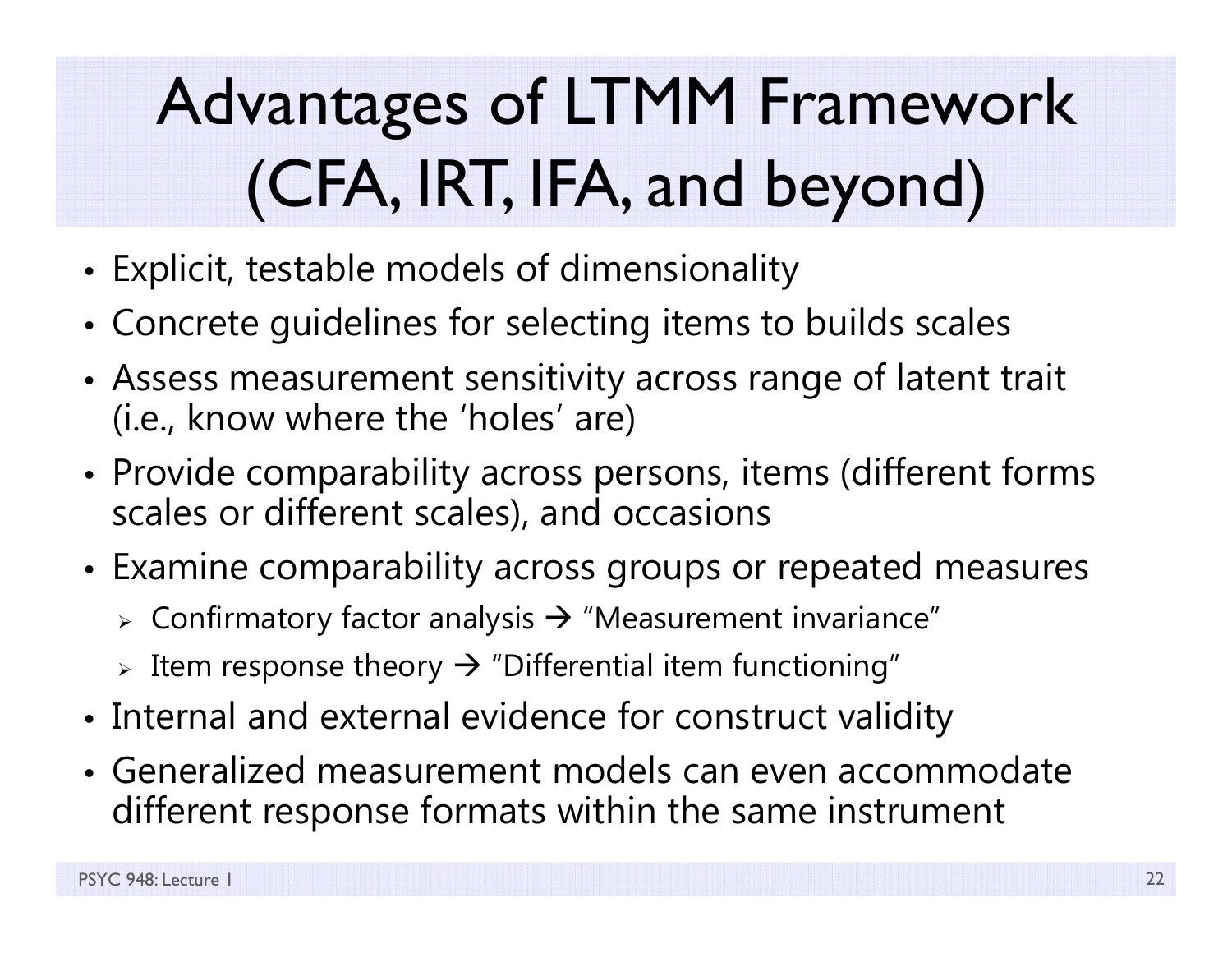# Disadvantages of LTMM Framework

- • Primary: Required sample size
	- Casts of 100s for sure, and preferably 1000s
	- Uses maximum likelihood (Limited info WLSMV estimator in Mplus can also be used for multidimensional IRT models)
- Technical difficulties
	- $\triangleright$  Estimation is harder, especially in multidimensional IRT
	- $\triangleright$  References written in Greek (literally)
		- Except your textbook and selected readings, so please read them!
- • Misnomers about what LTMM (SEM) can do…
	- $\triangleright$  Bad items are still bad items, no matter what model is used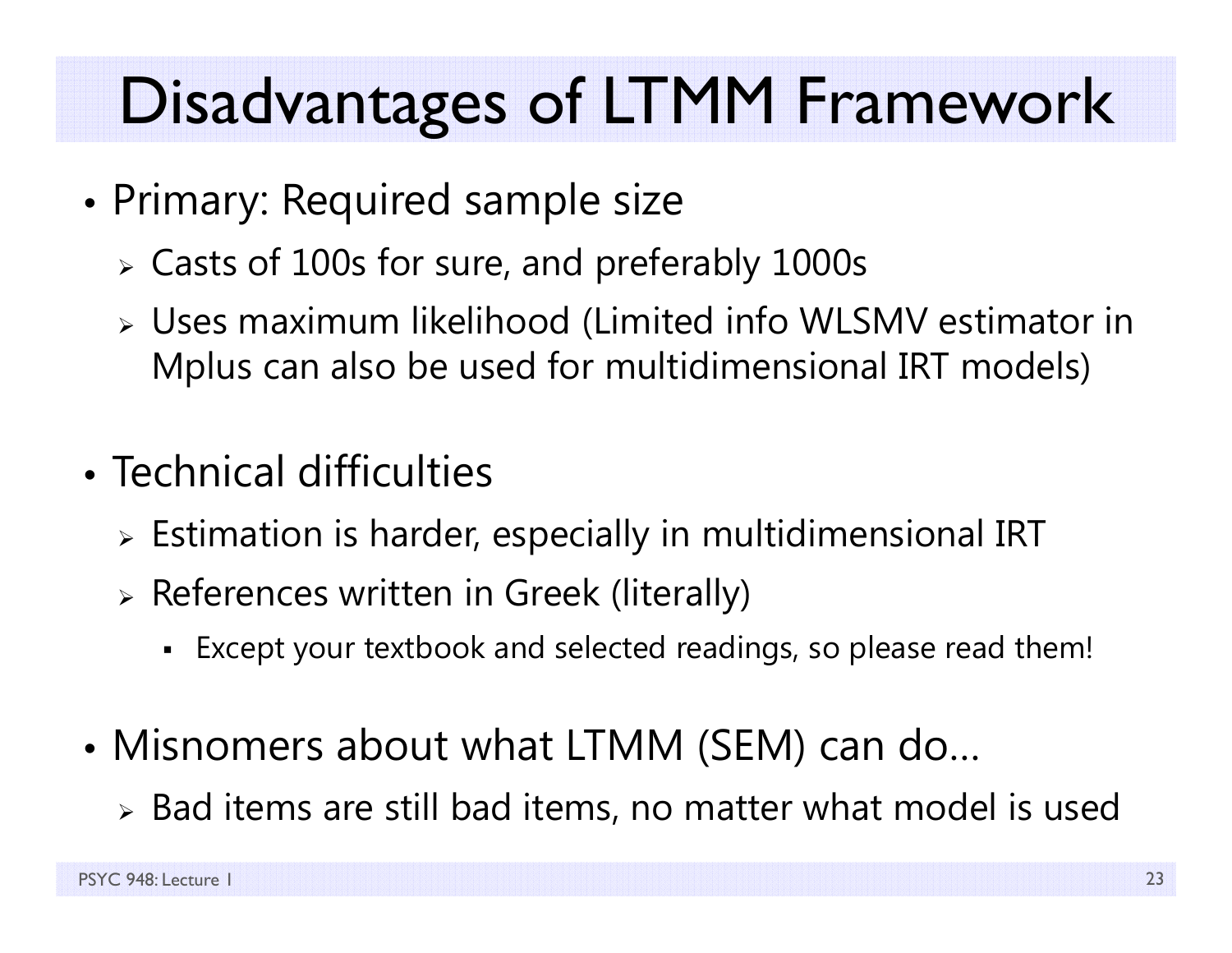## Summary: LTMM Introduction

- • Test Theory = a set of statistical models used to evaluate how well an instrument measures a trait(s)
- The branches we will cover:
	- "Classical Test Theory" (CTT)
		- Just add the items up: Focus on TEST as unit of analysis
		- Simple, yet very restrictive; requires belief instead of evidence
		- (We'll stop by EFA just for a point of reference, too)
	- "Latent Trait Models" (CFA, IRT, IFA… and beyond)
		- Estimate a latent trait; Focus on ITEM as unit of analysis
		- Flexible models that differ by response format of items
		- More complex, but more powerful and useful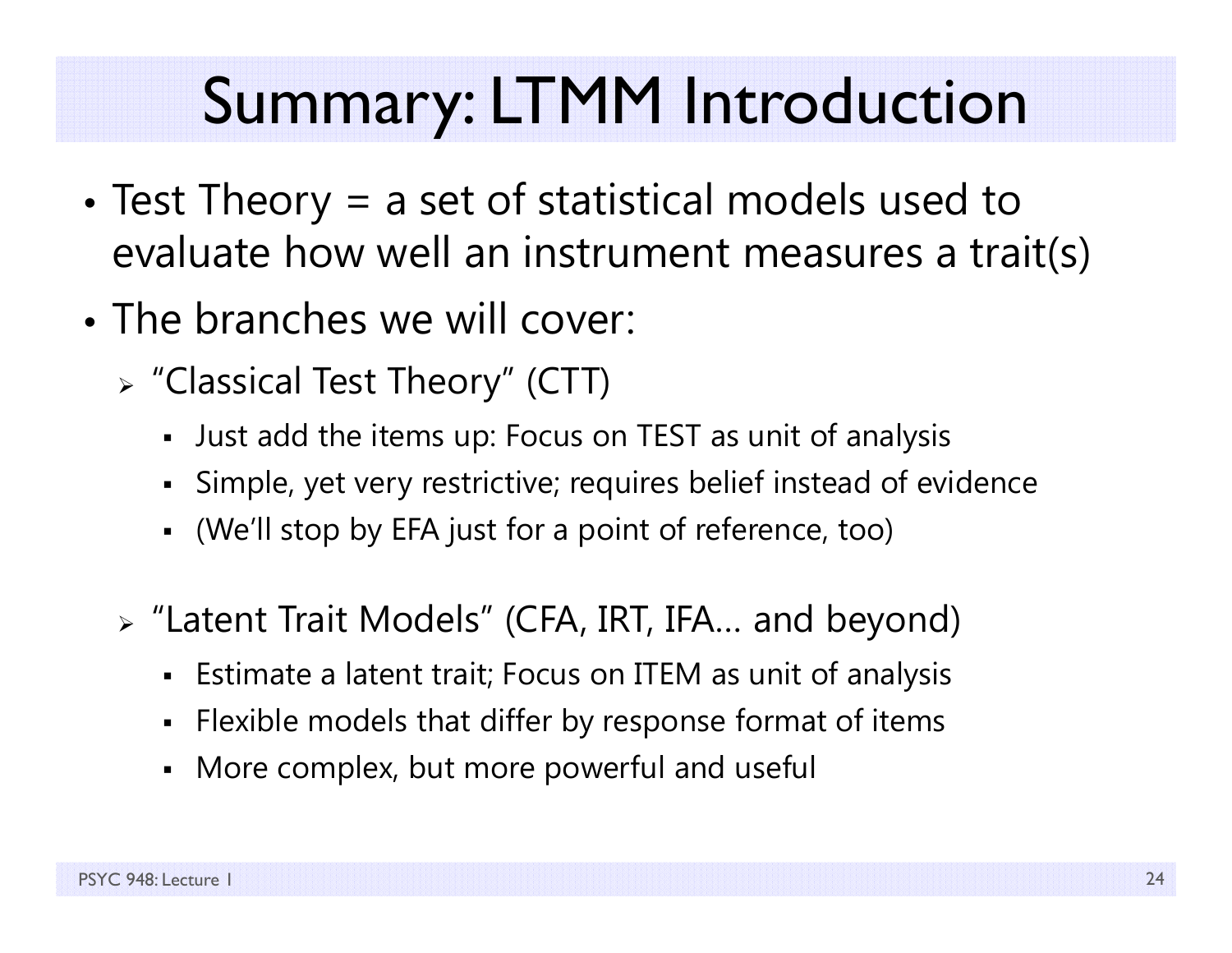#### Practical Problems in Measurement

- • To demonstrate the types of issues we will discuss related to test development and evaluation, consider the following two examples of measurement:
	- A teacher wishing to evaluate student knowledge of math
	- $\triangleright$  A psychologist wishing to measure depression
- •• Note the common denominator here is not the topic, but rather than each example is trying to assess a latent trait—these concerns apply any time you are trying to do that, regardless of what the trait is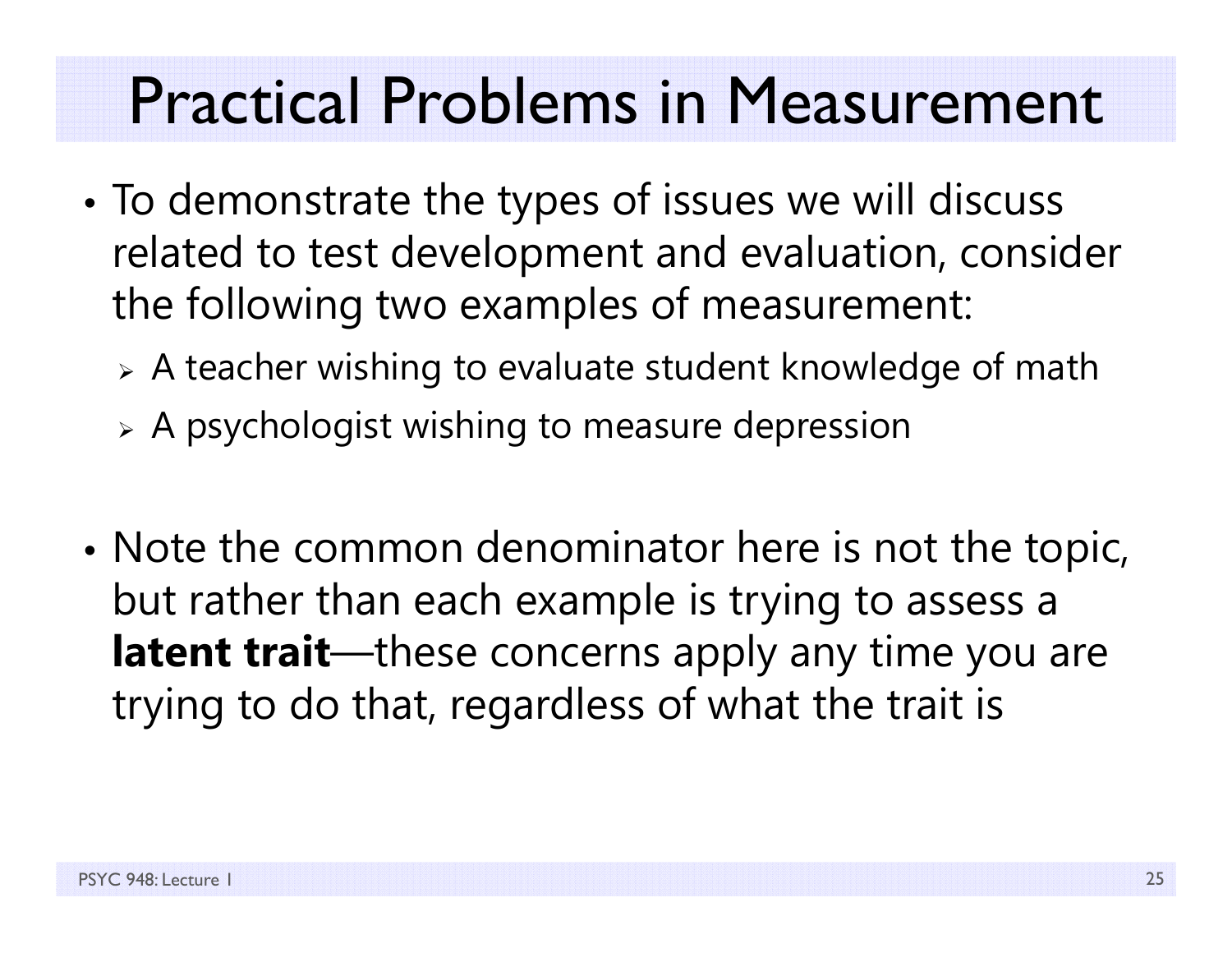#### Example #1 – The Math Teacher

- • A teacher constructs 20 pass/fail items for a math test that covers algebra and geometry, administers the test, and adds up the number of correct items to use as a math ability
- In doing so, the teacher wonders…
	- $\triangleright$  Should there be one score or two scores for math ability?
		- n One score for geometry items AND one score for algebra items?
		- If so, what about items that require both algebra and geometry?
	- $\triangleright$  If one score is sufficient...
		- How accurate is that single score as a measure of math ability?
		- n How accurate would two scores be?
	- $\triangleright$  Are 20 items sufficient to give a reasonably accurate determination of each student's knowledge?
		- n Should more be used? Could fewer have been used?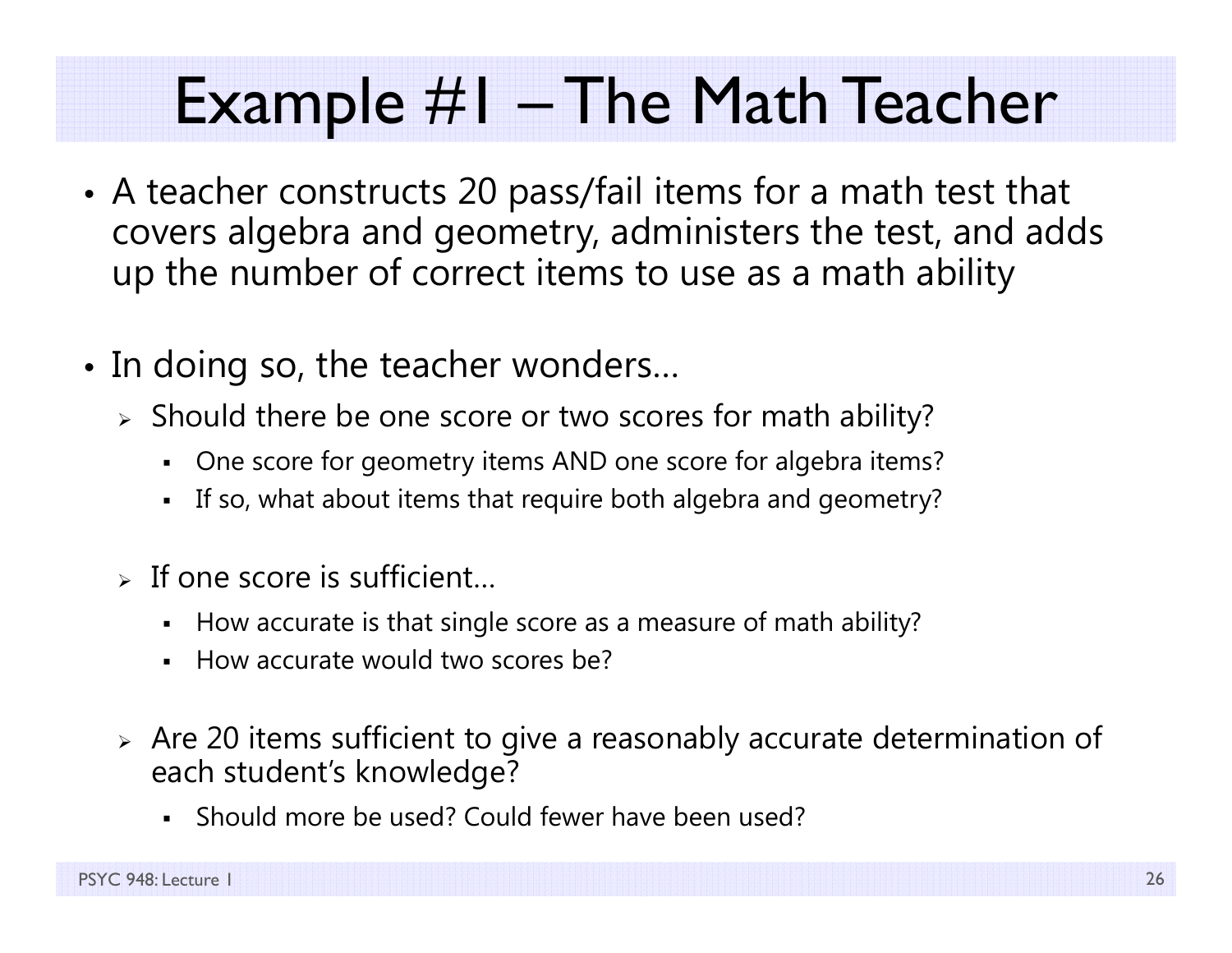#### Questions about Questions…

- Are all items equally good measures of math ability or are some<br>items better than others?
- Are there other ways of getting the right answer besides ability?
- Would different items have measured the same thing?
	- $\triangleright$  Equally well? Can two tests be made (with different items) so that the scores are interchangeable? Could a computer be used to give the test adaptively?
- Are students who have low scores measured as accurately as students scoring highly or in the middle?
	- Test floor? Test ceiling? Are floors and ceilings necessarily bad things?
- Are the items free from bias when given to students of different<br>cultural backgrounds? In different languages?
	- Could some students have irrelevant problems with certain items because of differences in their background and experience?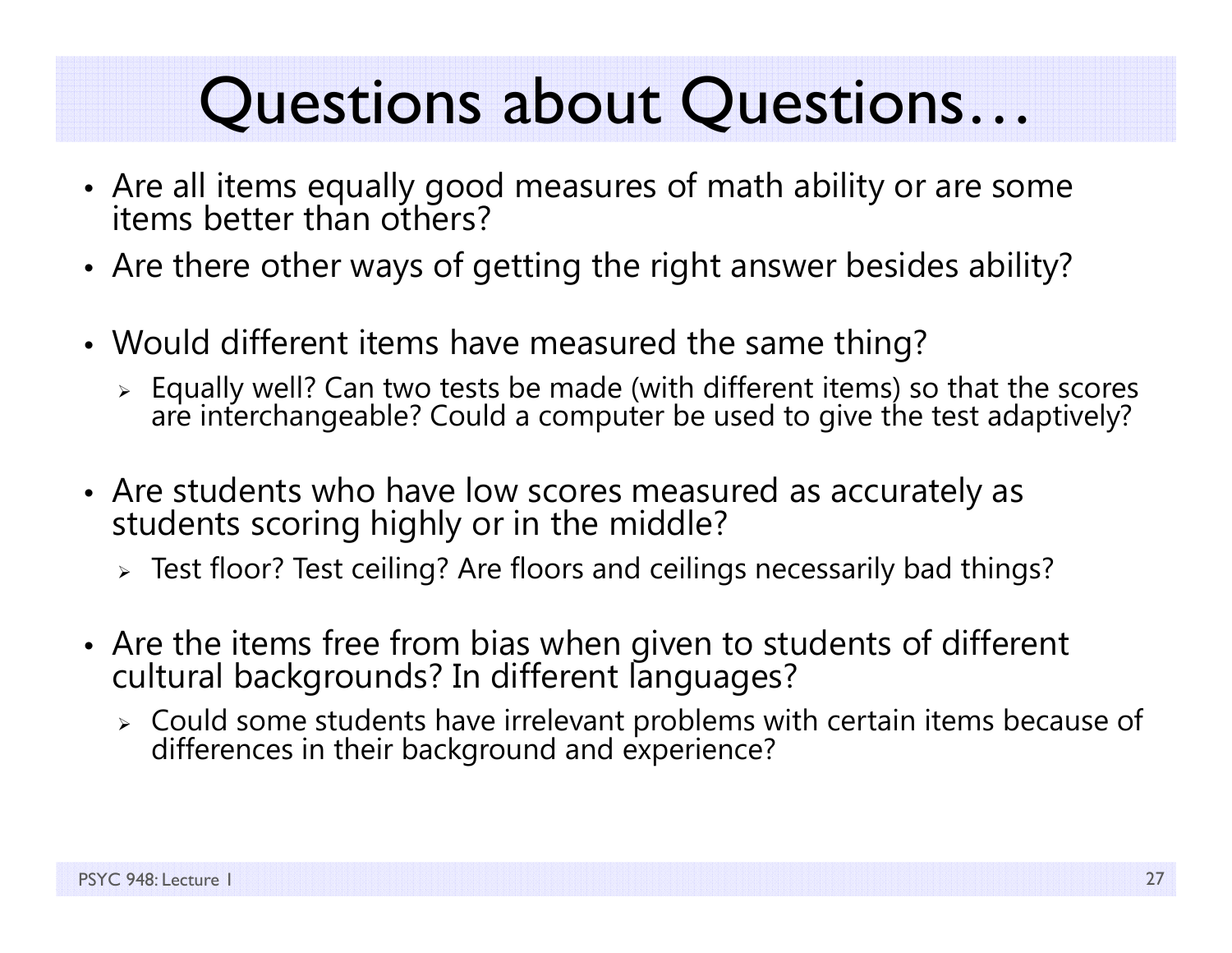# Example #2 – The Psychologist

- • A psychologist writes a set of items to measure depression, with 5 options ranging from "rarely" to "almost always", like:
	- $\triangleright$  "I have lots of energy."
	- "I sometimes feel sad."
	- $\triangleright$  "I think about ending my life."
	- $\triangleright$  "I cry."
- The psychologist may have similar measurement questions…
	- $\triangleright$  Dimensionality of traits to be measured?
	- Overall accuracy and efficiency of measurement?
	- $\triangleright$  Item quality, exchangeability, and bias?
	- $\triangleright$  Reliability across trait levels?
	- $\triangleright$  Do positively and negatively worded items measure same trait?
	- $\triangleright$  Are all 'almost always' responses created equal?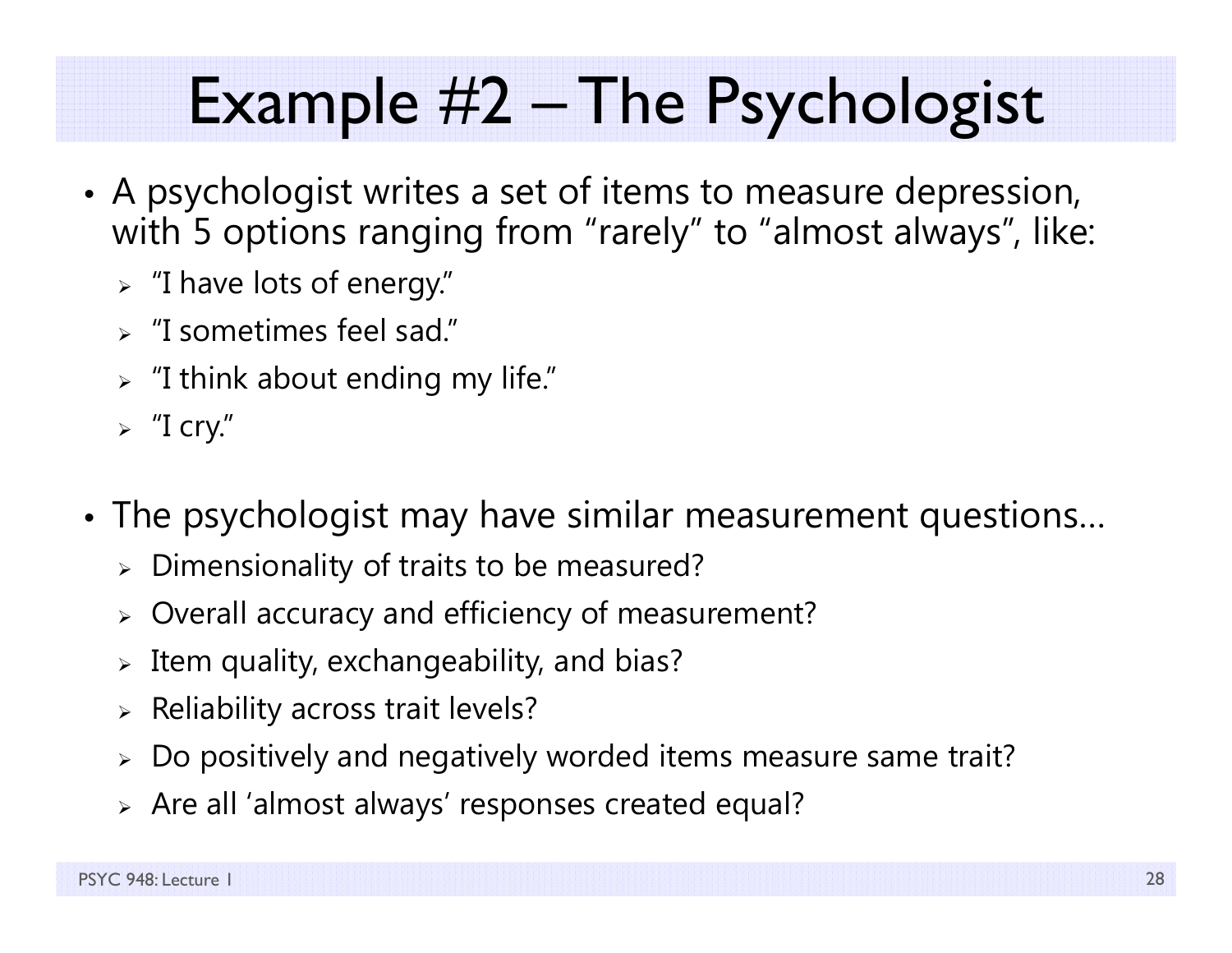# A Non-Exhaustive List of Potential Worries in Test Construction…

- Dimensionality: How many traits do these items measure?
	- $\triangleright\;$  Here's a tip: if the trait name has a slash or an and, it's not a single trait!
- Overall test accuracy vs. efficiency: Add or remove response options?
	- Do you need to add or remove items? Just any items? Or targeted items?
- Reliability across trait levels: How is the trait distributed?
	- $\triangleright\;$  How to write enough items to avoid ceiling and floor effects?
	- $\triangleright\;$  How to customize test for specific measurement purposes?
- Bias and generalizability: Does your test 'work' for different groups?
	- $\triangleright$  Sufficiently unbiased?
	- $\triangleright$  Sufficiently sensitive for groups with different ability levels?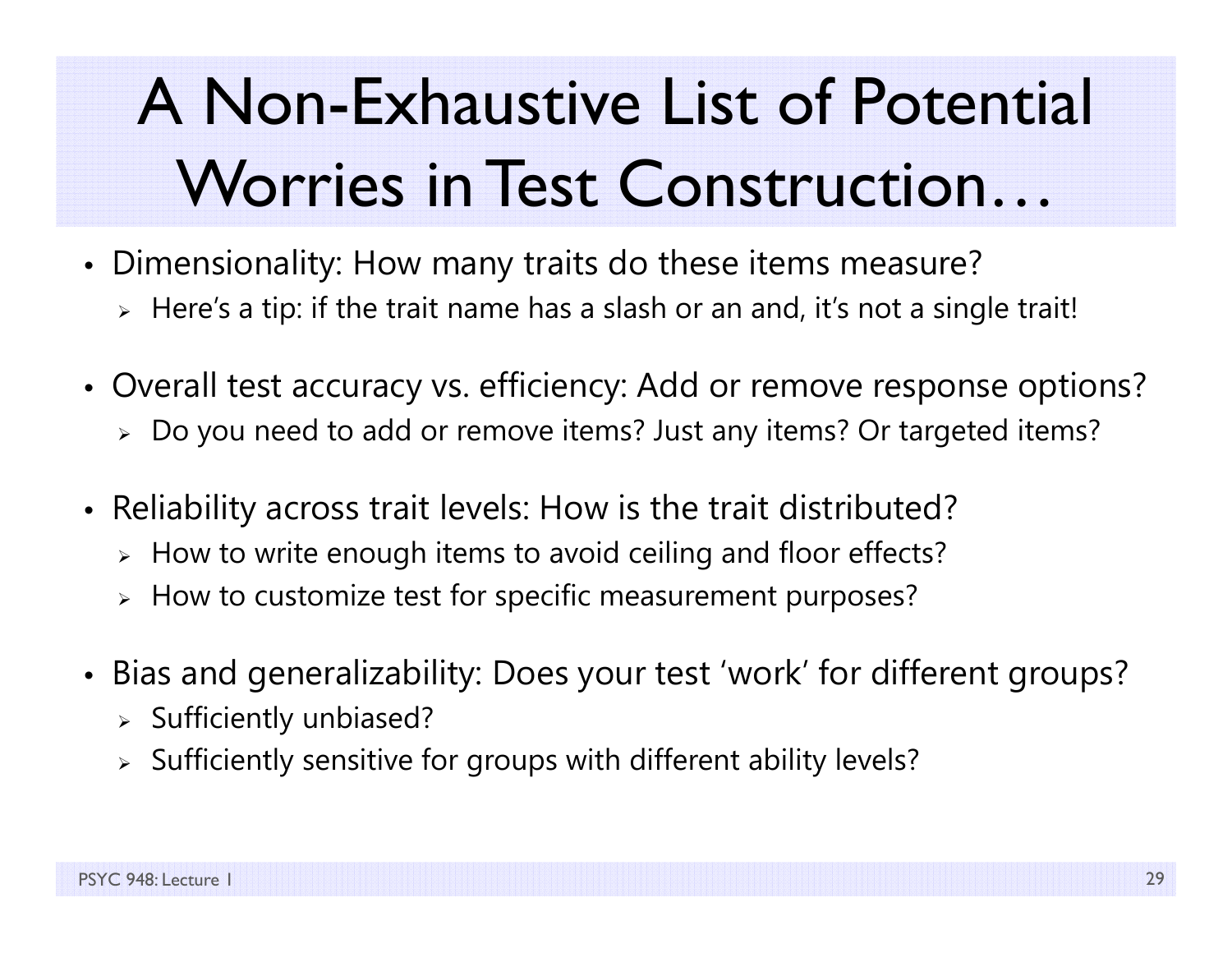# Defining Constructs

(adapted from *Constructing Measures*, Wilson, 2005)

- • Purpose of measurement:
	- $\triangleright$  Provide a reasonable and consistent way to summarize the responses that people make to express their abilities, attitudes, etc. through tests, questionnaires, or other types of scales
- Classical definition of measurement:
	- $\triangleright$  "process of assigning numbers to attributes"
	- $\triangleright$  But important steps precede and follow this part!
- All measurement begins with a *construct*, or unobserved (latent) trait, ability, or attribute that is the focus of study
	- i.e., the 'true score' in CTT, 'factor' in CFA, or 'theta' in IRT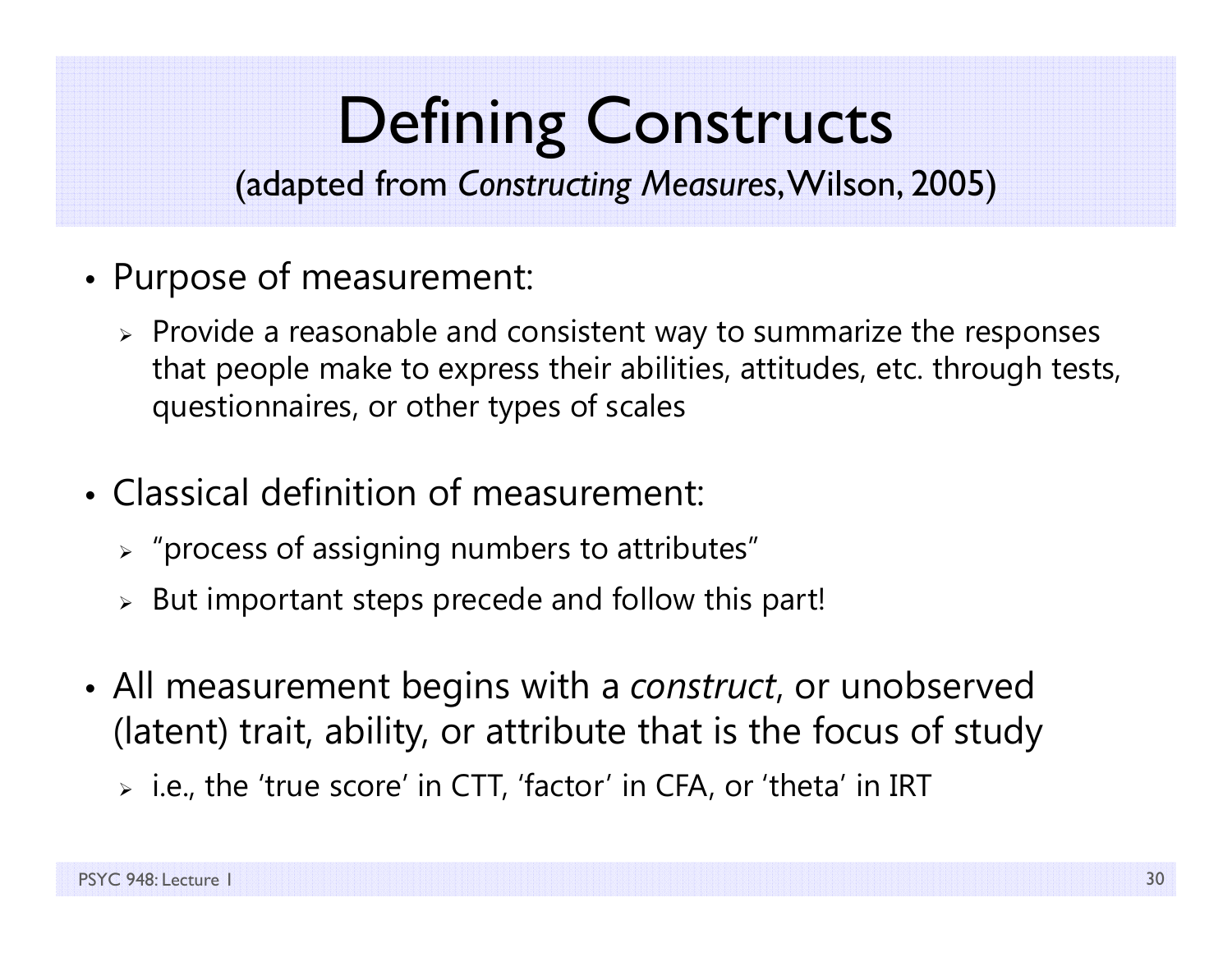# Defining Constructs, continued

- The models we'll utilize each assume the construct to be a unidimensional and continuous latent variable
	- Wilson (2005) calls this a 'construct map'
	- $\triangleright$  If not strictly unidimensional, try to think of sub-constructs that would be unidimensional, and focus efforts on each one of those
	- Qualitative distinctions (benchmarks) are ok as a means of description, but should be continuous in between those points
- • Constructs made up of categorical latent 'types' instead? You pry need another kind of measurement model:
	- Diagnostic Classification Models (Rupp, Templin & Henson, 2010)
		- Measure categorical attributes or skills, not continuous traits
		- Г Useful when *classification* is the goal of measurement (not trait amount)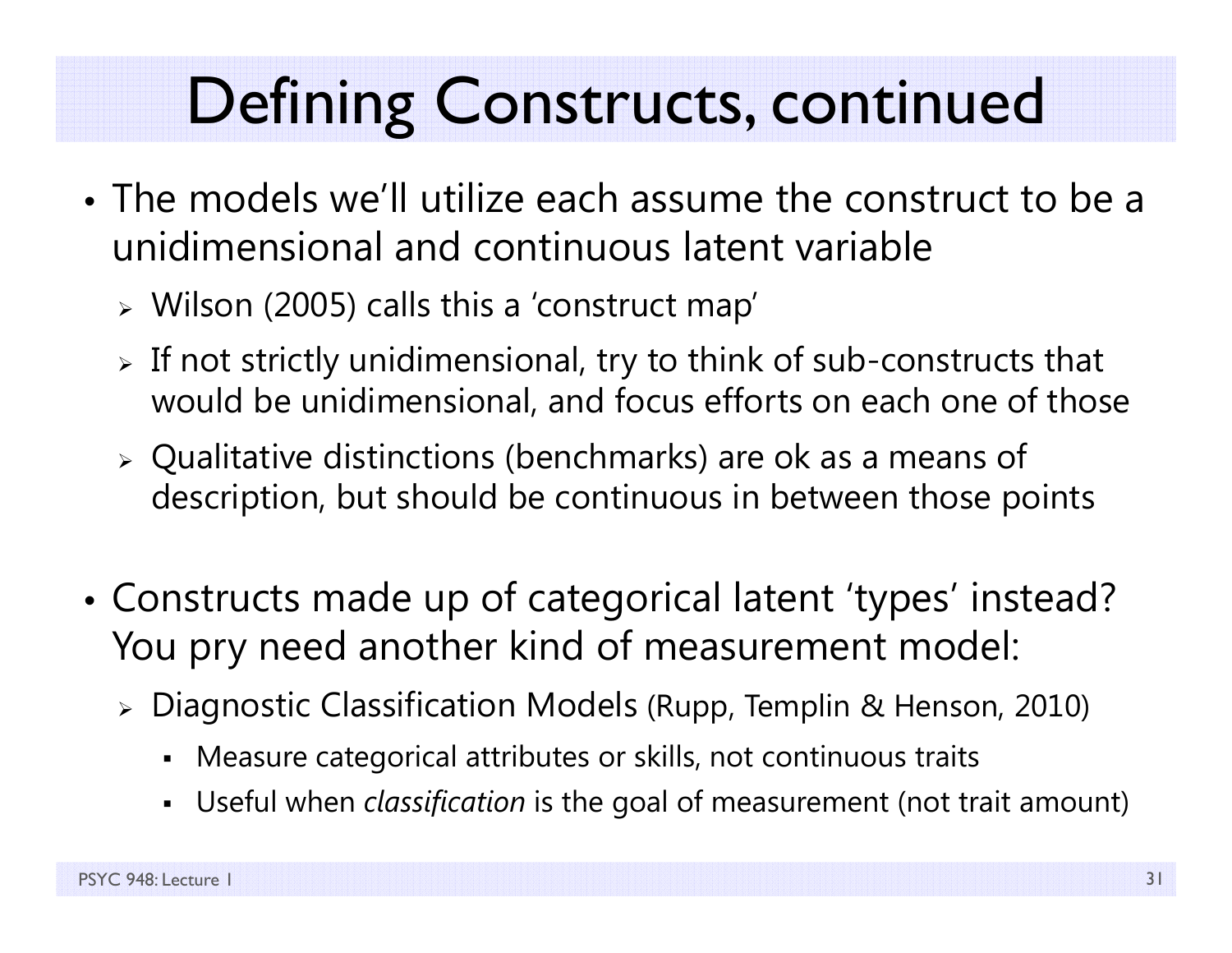## Construct Maps should include…

- •Coherent, substantive definition of the construct
- • An underlying continuum is manifested in two ways:
	- **Ordering of persons** to be measured (low to high)
		- Could include descriptive labels for 'types of people'
		- Could include other characteristics (e.g., age, disease state)
	- **Ordering of item responses** (low to high)
		- Behaviors (e.g., 'sits quietly'…. 'kicks and screams on the floor')
		- $\blacksquare$ Item options ('no problems', 'some problems', 'many problems')
	- $\triangleright$  Key idea: Responses have to orderable
- •Some examples of construct maps…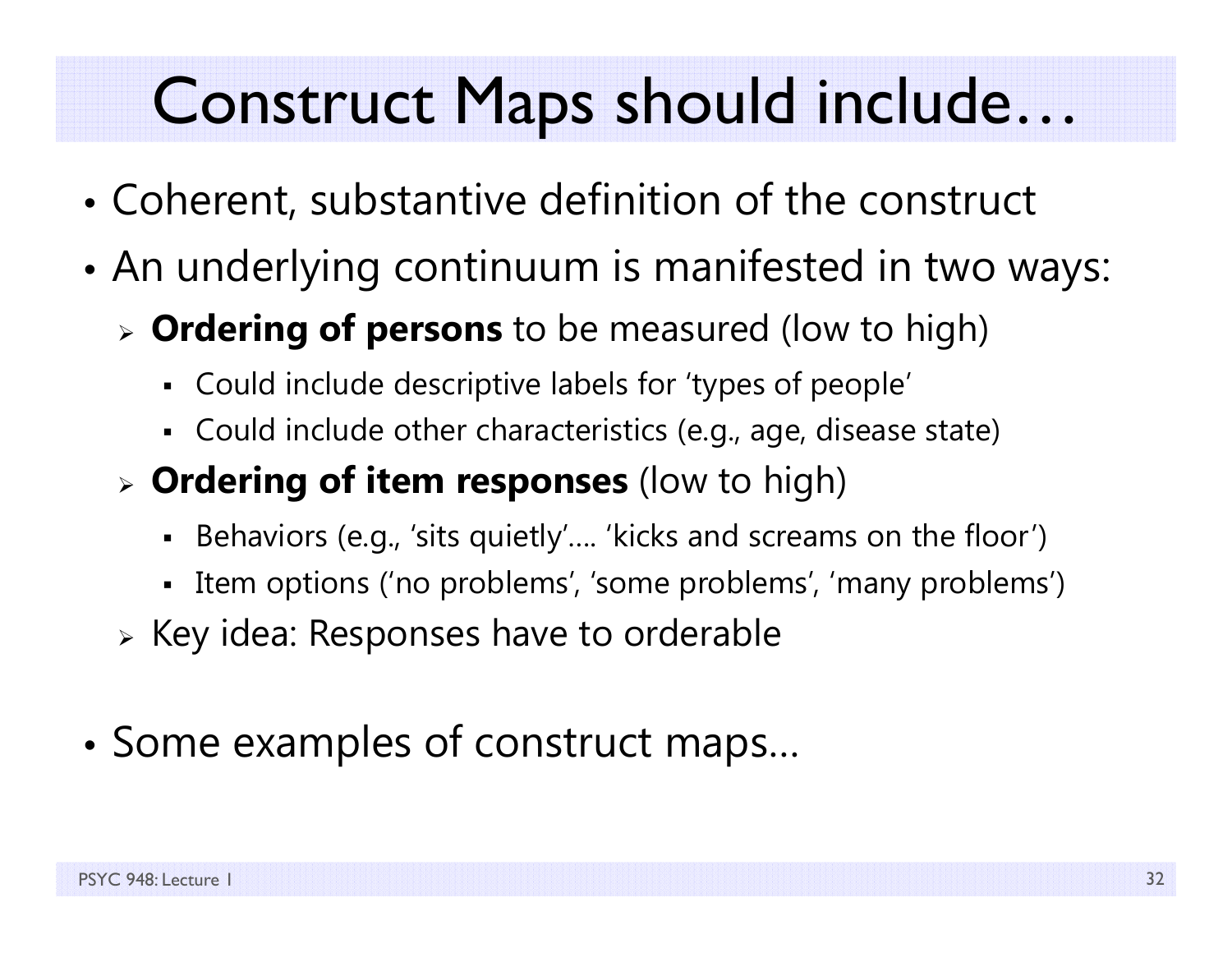Direction of increasing "X"

| Responses to Henri                                                                              | Template for a<br><b>Construct Map</b>         |
|-------------------------------------------------------------------------------------------------|------------------------------------------------|
| ltem response indicates highest<br>levd of "X"<br>Item response indicates higher<br>levi of "X" | Left = PERSONS<br>qualities<br>characteristics |
| н<br>×,<br>$\mathbf{a}$<br>Item response indicates lower                                        | $Right = ITEMS$                                |

Respondents with low "X"

**Respondents** 

Respondents with high "X"

Respondents with mid-

range "X"

level of "X"

hem response indicates lowest level of "X"

Direction of decreasing "X"

FIG. 2.1 A generic construct map in construct "X." From Wilson (2005)

<u>Right = ITEMS</u> responses behaviors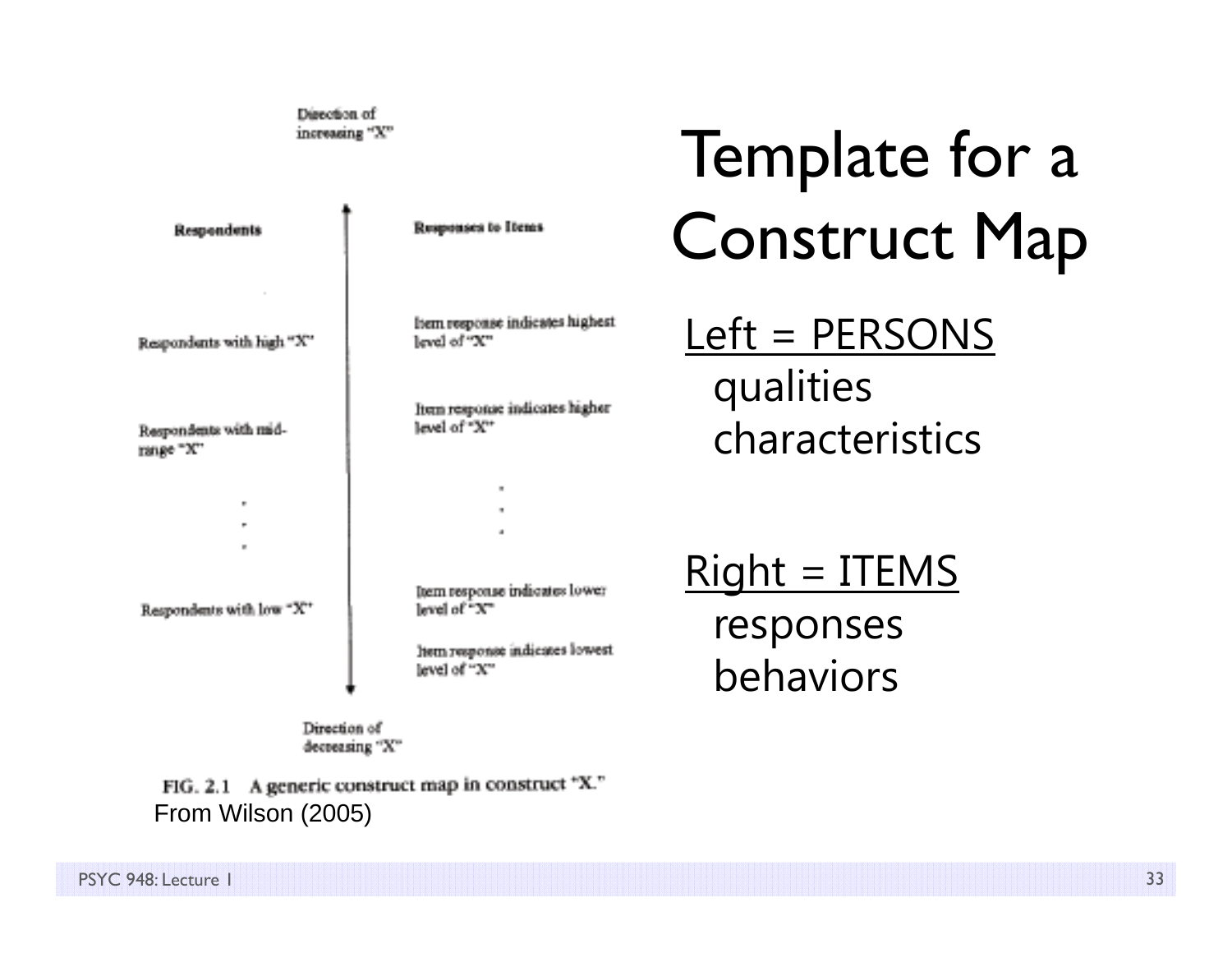#### **Direction of increasing speech sound development for** *girls*

#### **Direction of increasing speech sound development for** *boys*

sounds

| <b>Respondents</b>      | <b>Responses to Items</b>                                                 | <b>Respondents</b>      | <b>Responses to Items</b>                                                                                                                                                                                                                                                                                                                                                                                                      |
|-------------------------|---------------------------------------------------------------------------|-------------------------|--------------------------------------------------------------------------------------------------------------------------------------------------------------------------------------------------------------------------------------------------------------------------------------------------------------------------------------------------------------------------------------------------------------------------------|
| 9 ½ yrs.                | All speech sounds are<br>accurate                                         | $9\frac{1}{2}$ yr. olds | All speech sounds are<br>accurate                                                                                                                                                                                                                                                                                                                                                                                              |
| 9 yr. olds              | spr, thr, skr, str                                                        | 9 yr. olds              | spr, thr, skr, str                                                                                                                                                                                                                                                                                                                                                                                                             |
| 8 yr. olds              | $r$ -, -er, pr, br, tr, dr, gr,<br>kr, fr                                 | 8 yr. olds              | th, $\vert r$ -, -er, pr, br, tr, dr,<br>gr, kr, fr                                                                                                                                                                                                                                                                                                                                                                            |
| 7 yr, olds              | -ng, s, z, $\underline{th}$ , sp, st, sk, sp,<br>sm, sn, sw, sl, spl, skw | 7 yr, olds              | -ng, s, z, $\underline{\text{th}}$ , sp, st, sk, sp,<br>sm, sn, sw, sl, spl, skw, -                                                                                                                                                                                                                                                                                                                                            |
| 6 yr. olds              | sh, ch, j, th, $-1$                                                       |                         | l, j, ch, sh                                                                                                                                                                                                                                                                                                                                                                                                                   |
| $5\frac{1}{2}$ yr. olds | $-f, v, pl, bl, kl, gl, fl$                                               | 6 yr. olds              | $l$ -, pl, bl, kl, gl, fl                                                                                                                                                                                                                                                                                                                                                                                                      |
| 5 yr. olds              | $1-$                                                                      | $5\frac{1}{2}$ yr. olds | $-f, v, tw, kw$                                                                                                                                                                                                                                                                                                                                                                                                                |
|                         |                                                                           | 5 yr. olds              | $y-$                                                                                                                                                                                                                                                                                                                                                                                                                           |
| 4 yr. olds              | $y$ -, t, tw, kw                                                          | 4 yr. olds              |                                                                                                                                                                                                                                                                                                                                                                                                                                |
| $3\frac{1}{2}$ yr. olds | $n, g, k, f$ -                                                            |                         | $\mathbf{g}% _{T}=\mathbf{g}_{T}=\mathbf{g}_{T}=\mathbf{g}_{T}=\mathbf{g}_{T}=\mathbf{g}_{T}=\mathbf{g}_{T}=\mathbf{g}_{T}=\mathbf{g}_{T}=\mathbf{g}_{T}=\mathbf{g}_{T}=\mathbf{g}_{T}=\mathbf{g}_{T}=\mathbf{g}_{T}=\mathbf{g}_{T}=\mathbf{g}_{T}=\mathbf{g}_{T}=\mathbf{g}_{T}=\mathbf{g}_{T}=\mathbf{g}_{T}=\mathbf{g}_{T}=\mathbf{g}_{T}=\mathbf{g}_{T}=\mathbf{g}_{T}=\mathbf{g}_{T}=\mathbf{g}_{T}=\mathbf{g}_{T}=\math$ |
|                         |                                                                           | $3\frac{1}{2}$ yr. olds | $t, k, d, f$ -                                                                                                                                                                                                                                                                                                                                                                                                                 |
| 3 yr. olds              | m, h, w, p, b, d                                                          | 3 yr. olds              | m, h, n, w, p, b, d                                                                                                                                                                                                                                                                                                                                                                                                            |
| 1 yr. olds              | No accurate speech                                                        |                         |                                                                                                                                                                                                                                                                                                                                                                                                                                |
|                         | sounds                                                                    | 1 yr. olds              | No accurate speech                                                                                                                                                                                                                                                                                                                                                                                                             |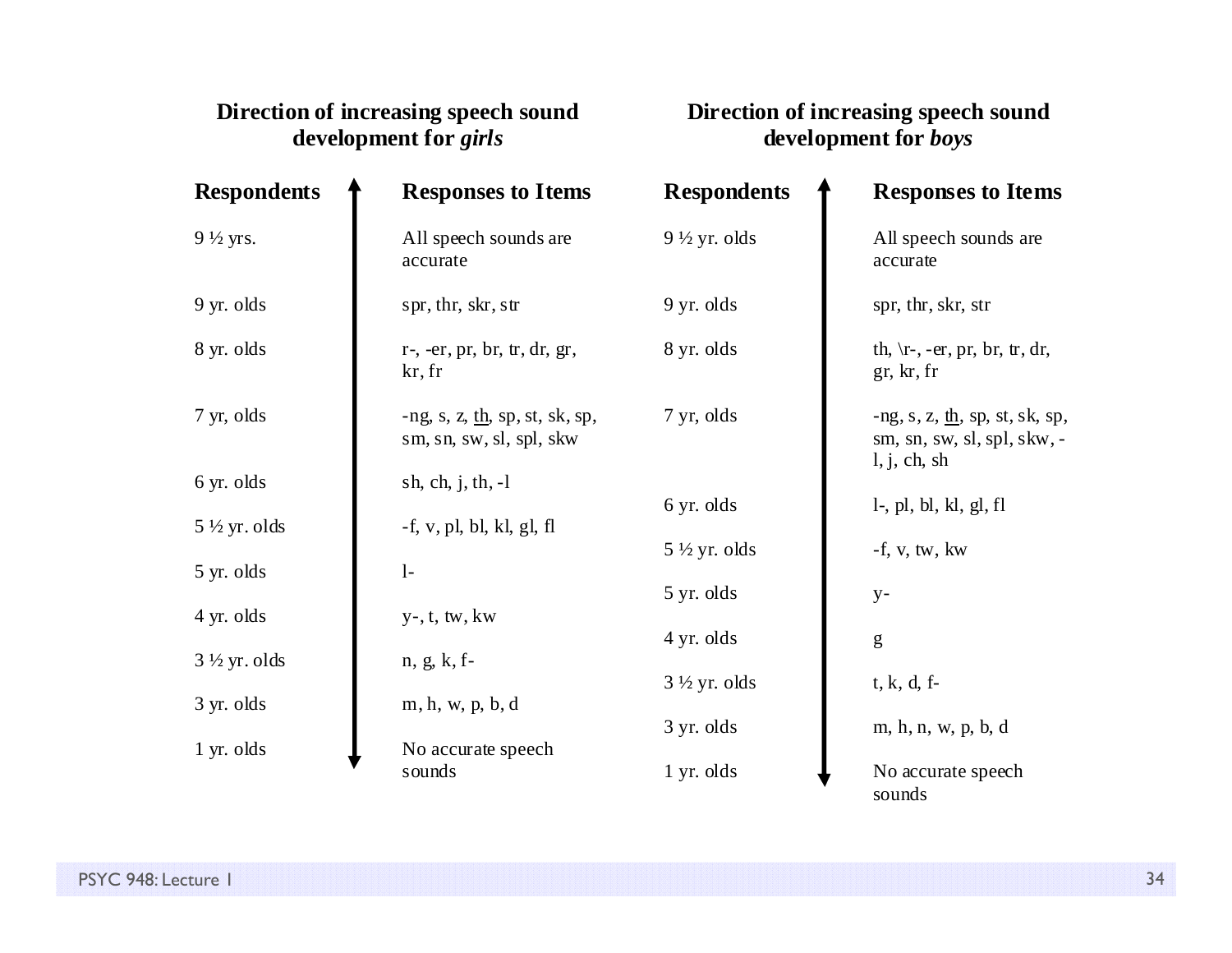# Construct Map for Standardized Interviewing

| <b>Types of people</b>                                                         | Item response options                                                              |  |
|--------------------------------------------------------------------------------|------------------------------------------------------------------------------------|--|
| ATA-certified SLLs specifically trained to<br>work with surveys                | Can translate survey questions, maintaining<br>standardization of question wording |  |
| SLLs who are certified by the American<br><b>Translators Association (ATA)</b> | Can translate documents from second language<br>into first language                |  |
| SLLs who have studied both languages and<br>have studied translation theory    | Can revise translated documents                                                    |  |
| SLLs with at least 5 years of language study                                   | Can write in the first and second language                                         |  |
| SLLs with at least 3 years of language study                                   | Can speak in the first and second language                                         |  |
| SLLs with at least 1 year of language study                                    | Can read in the first and second language                                          |  |
| An individual with at least 10 years of educ                                   | Can write in at least one language                                                 |  |
| Any literate individual                                                        | Can read in at least one language                                                  |  |
| Anyone over the age of two who has not<br>been raised in isolation             | Can speak at least one language                                                    |  |

SLI = Second Language Learners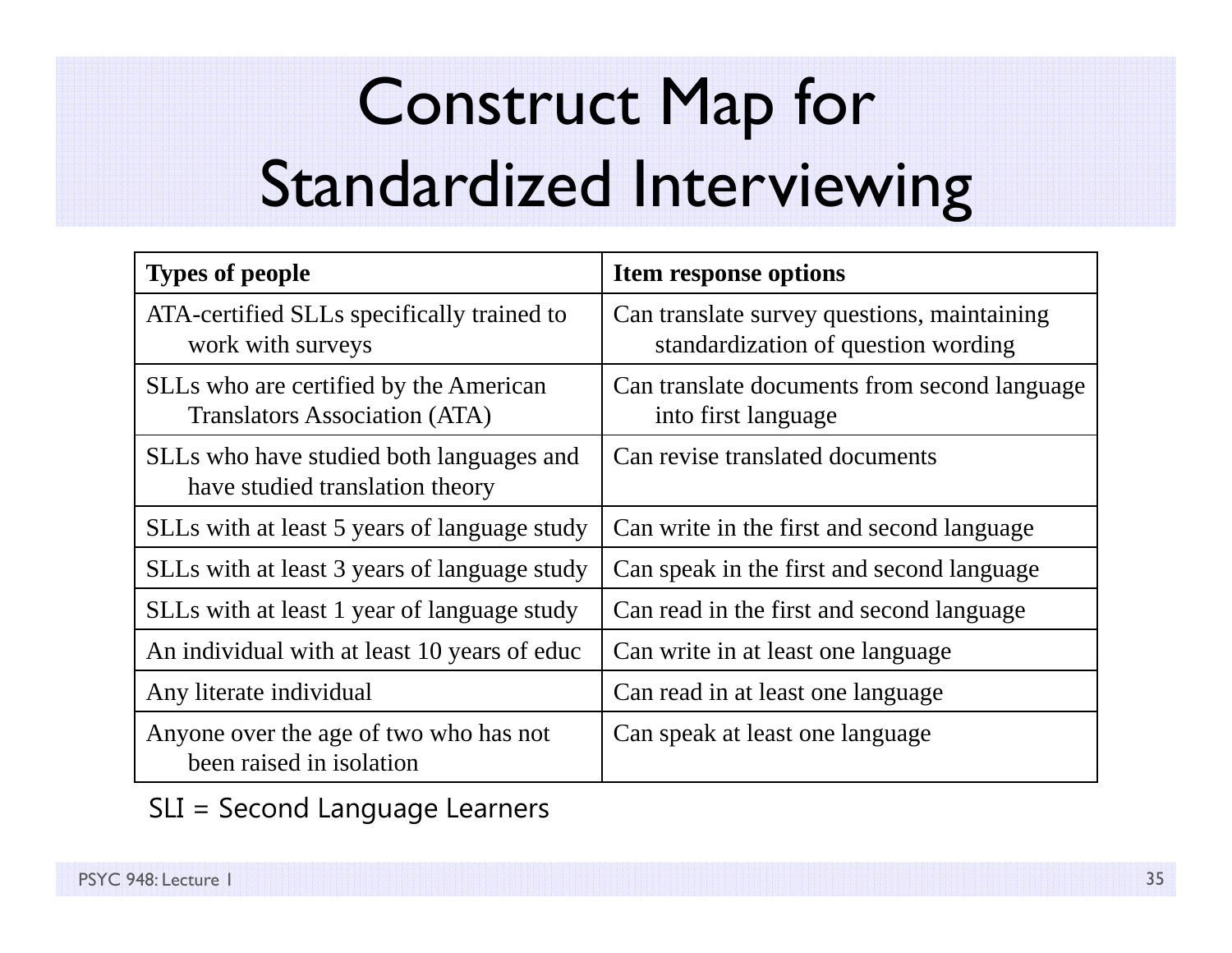### Instrument Construction

- • Once your construct is mapped in terms of ordering of persons and responses, next is instrument construction
- Instrument  $\rightarrow$  Method through which observable responses or behaviors are related to a construct that exists only in theory
- • 4 components of instrument construction:
	- Construct (and Context)
	- $\triangleright$  Item Generation
	- Response (Outcome) Space
	- Measurement Model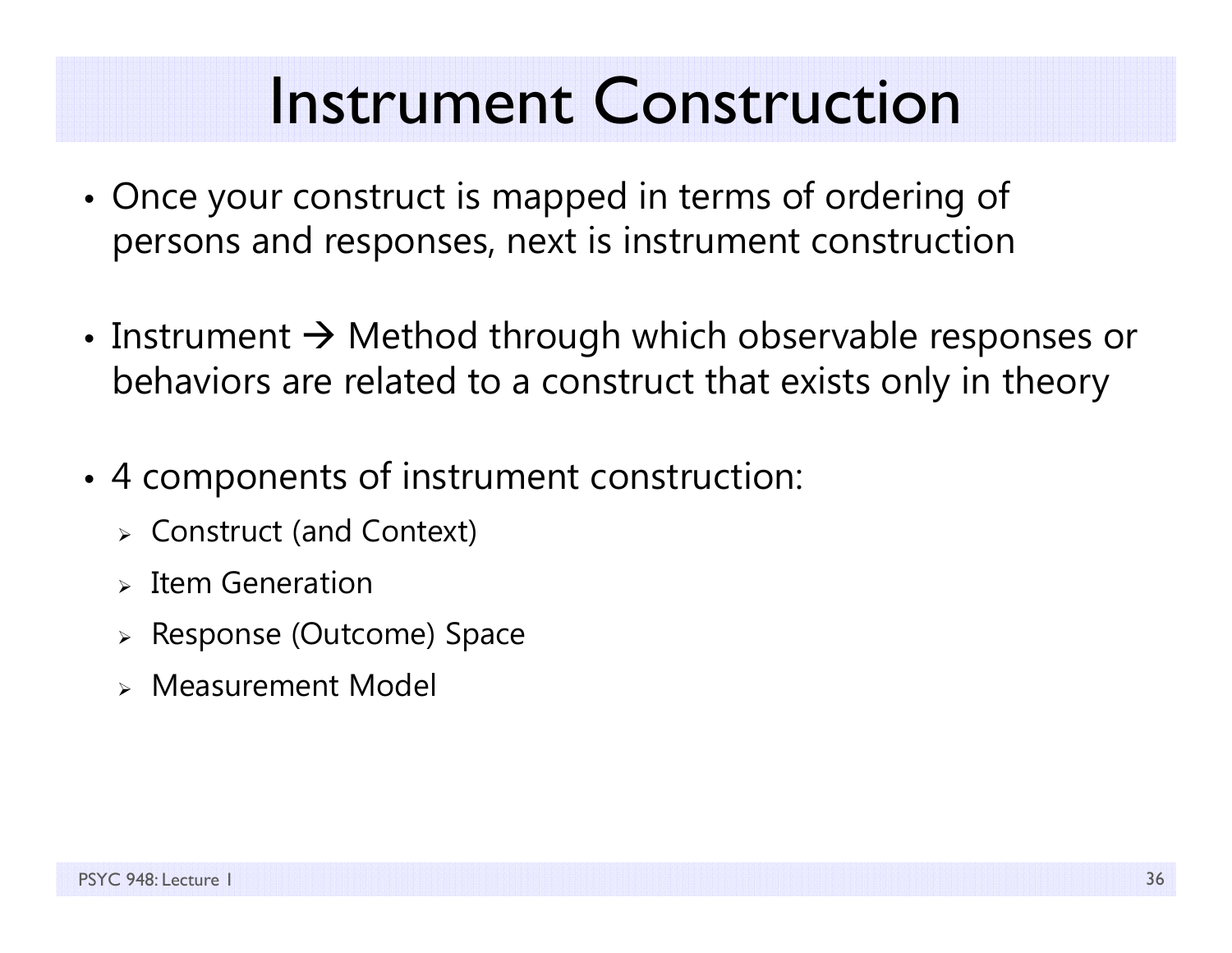# 4 Instrument Building Blocks



NOT go through the measurement model.

Items would be caused by the construct regardless of response format, and thus regardless of the choice of measurement model.

Direction of causality: The construct determines which items are relevant (to represent the construct), the content of the items then causes a response, and *the response format then directs which measurement model to use*.

We then use the measurement model to **make inferences** about people's standing on the latent construct (trait as measured in a given context).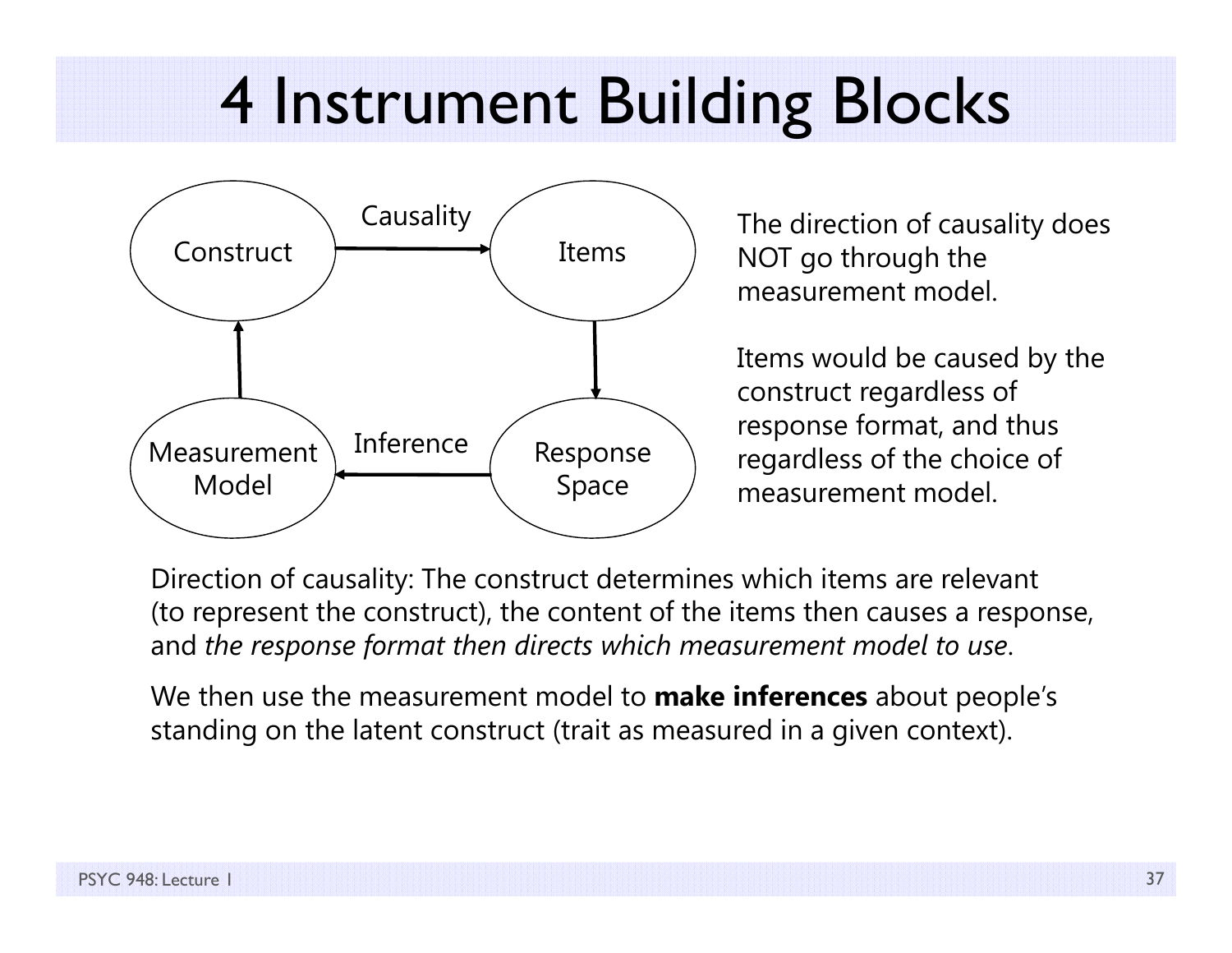## Construct and Context

- • Instruments should be secondary—they are created:
	- $\triangleright$  For the purpose of measuring a pre-existing latent construct
	- Within a specific **context** in which that measurement is needed
- • Instruments should be seen as **logical arguments**:
	- > Can the results be used to make the intended decision regarding a person's level of a construct in that context?
	- $\triangleright$  Build instrument purposively with this in mind, but pay attention to information gathered after-the-fact as to how well it is working
- •• Instruments are created from items, which have 2 parts:
	- **Construct** component: Location on the construct map?
		- Want to include both hard and easy items to measure full range
	- **Descriptive** component: Other relevant item characteristics
		- Language? Context? Method of administration? Reporter/rater?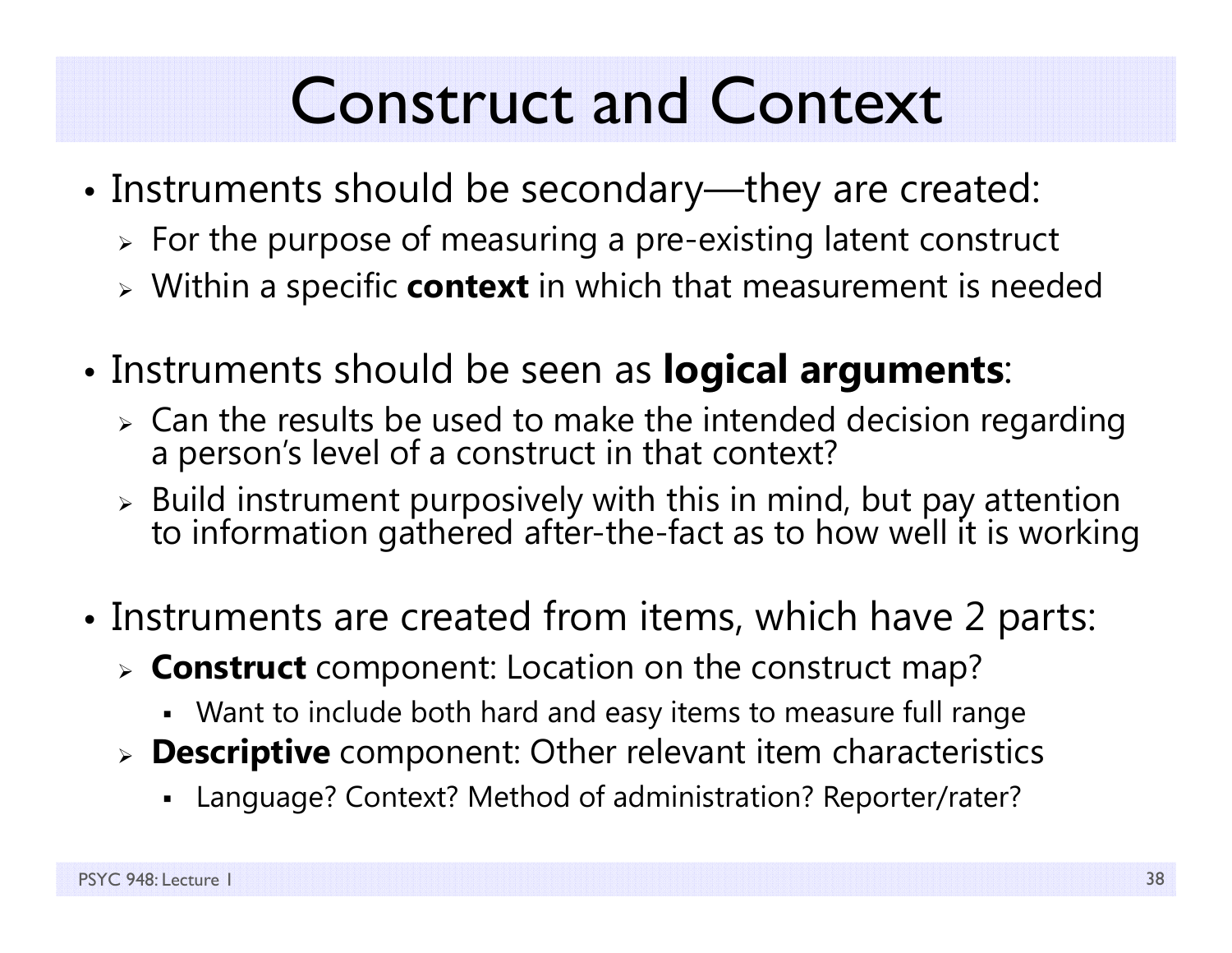# Steps to Item Design

- • Do your homework:
	- Literature review
		- What's been done before…And what's wrong with it?
	- Ask relevant people (participants, professionals):
		- What should we be focusing on? How should we ask the questions?
- • Design the instrument:
	- $\triangleright$  Item design (construct and descriptive components)
	- Response format (location on 'openness' continuum)
- • Get feedback from participants:
	- $\triangleright$  'Think aloud' while solving problems
	- $\triangleright$  Exit interview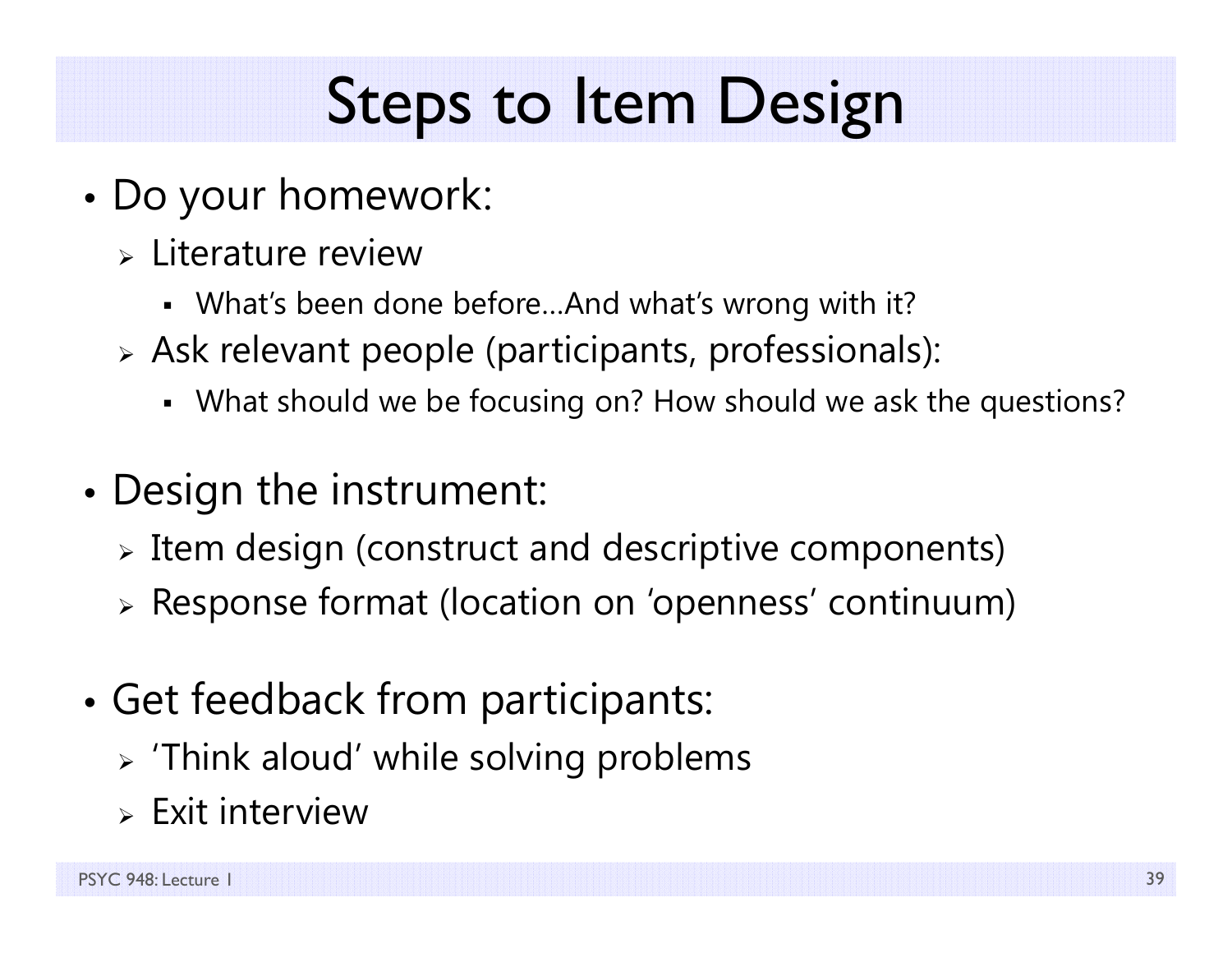# (Good) Item Generation

- • $\bullet$  Ideally, items are realizations of existing constructs
	- Hmm…How do I measure this construct? (write item 1, 2, 3…)
	- $\triangleright$  In reality, this is an iterative process, fraught with trial and error…
- • Items should be unambiguous
	- Cover a single concept (no 'ands') with a clear referent
- • $\bullet$  Items should be simple to process (short, simple)
	- Negatives can be harder to process; research has suggested negatively-worded (reverse-coded) items are less discriminating
	- Do NOT confound item stem/valence with construct!
- • Good items should span the full range of construct… but not be too narrow ("bloated specific") or too broad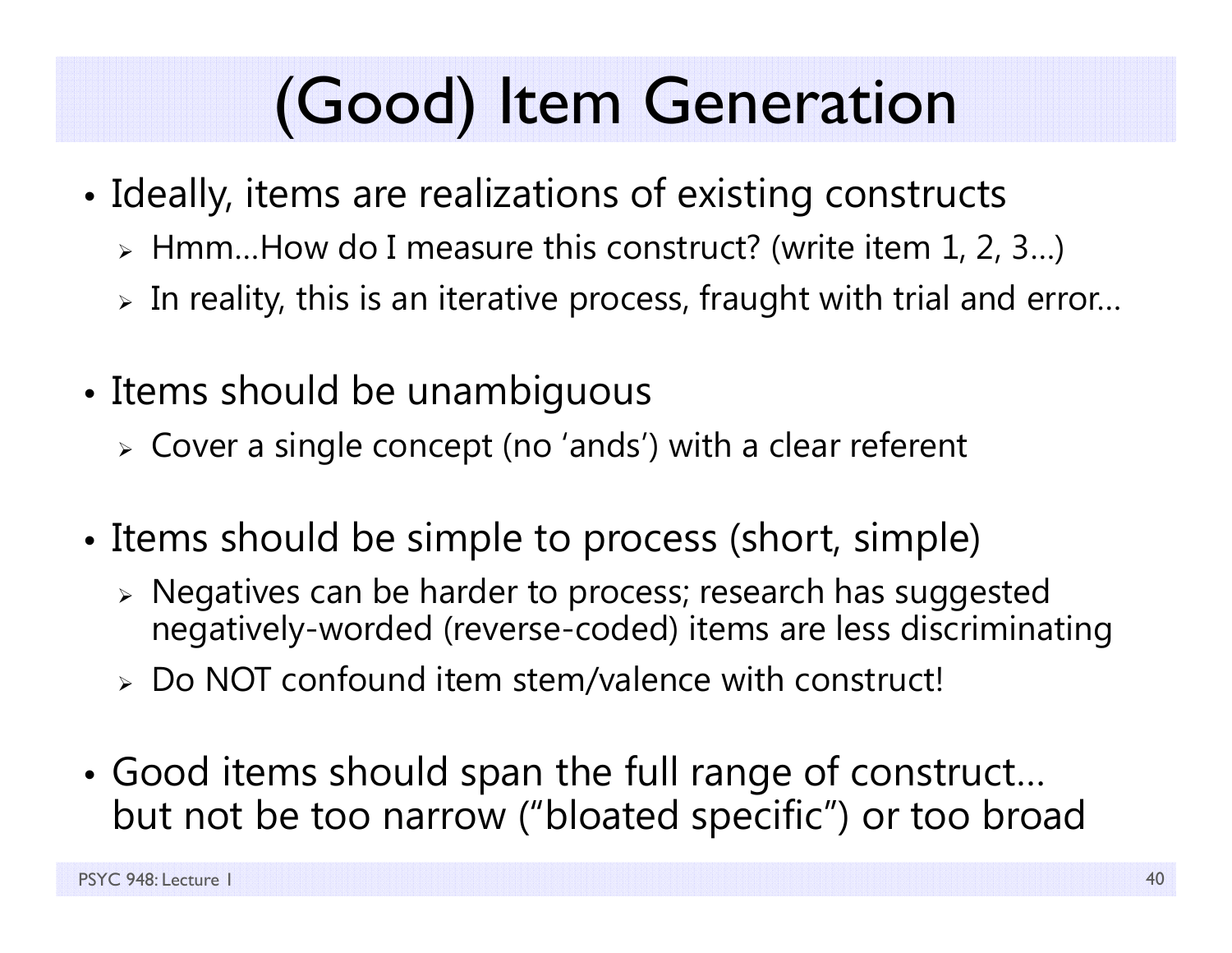# Actual (Not so Good) Items…

- • $\bullet$  How important to you is it that…
	- $\triangleright$  My family members have good relationships with extended family members (grandparents, in-laws, etc.).
	- $\triangleright$  My family is physically healthy.
- • Assess the quality of the relationship that you have with your children?
	- excellent very good good fair poor
- • To what extent did others make it difficult for you to engage in various activities before your imprisonment?
	- $\triangleright\ \_\_\_$ 1. never  $\_\_\_2$ . rarely  $\_\_\_3$ . often  $\_\_\_4$ . most of the time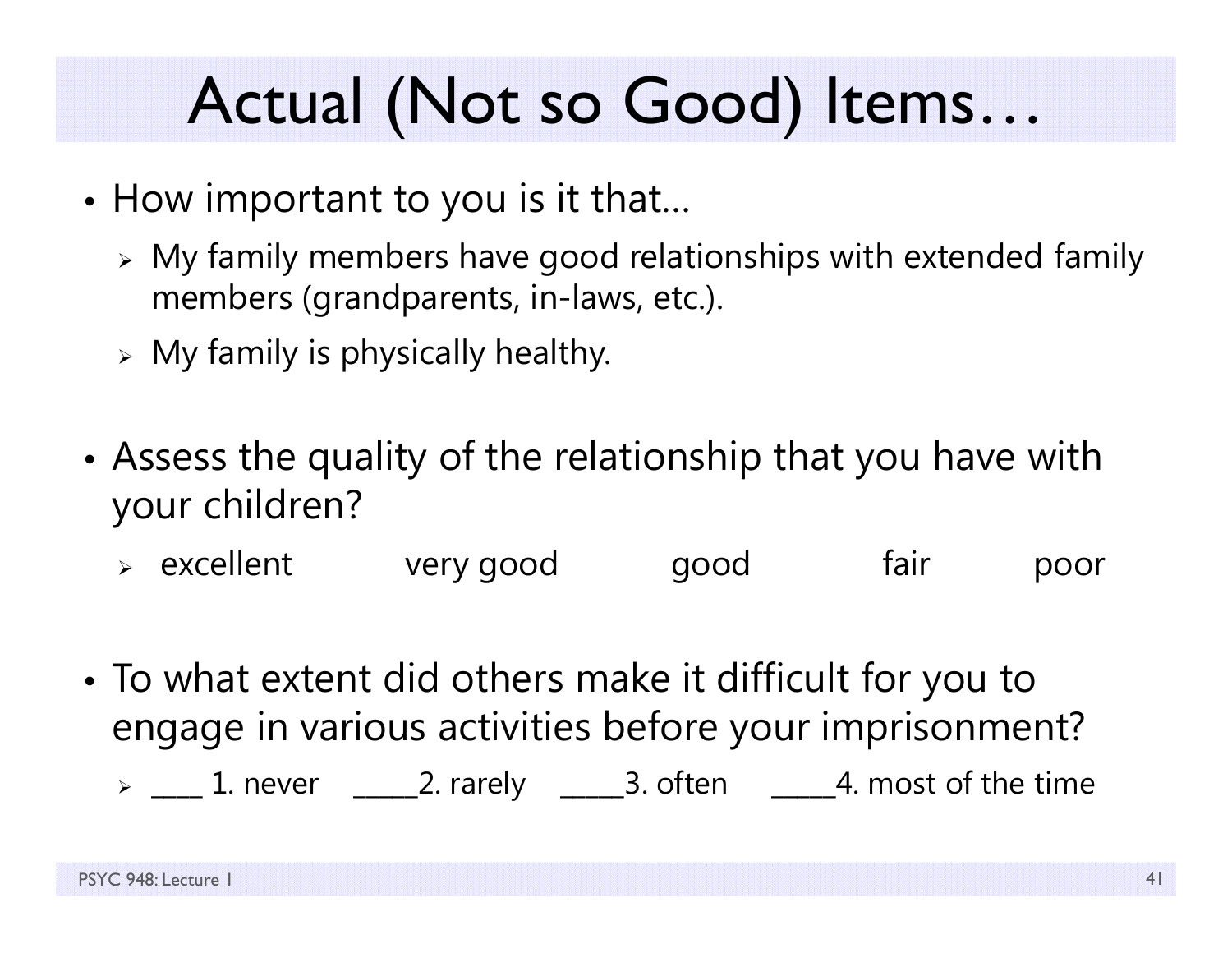#### Example: Confounded Valence and Construct

| <b>Nonacceptance of Emotional Responses</b>                                  | <b>Lack of Emotional Awareness</b>                                                  |
|------------------------------------------------------------------------------|-------------------------------------------------------------------------------------|
| 11. When I'm upset, I become angry with myself for feeling that way.         | 2. I pay attention to how I feel. $(R)$                                             |
| 12. When I'm upset, I become embarrassed for feeling that way.               | 6. I am attentive to my feelings. $(R)$                                             |
| 21. When I'm upset, I feel ashamed with myself for feeling that way.         | 8. I care about what I am feeling. $(R)$                                            |
| 23. When I'm upset, I feel like I am weak.                                   | 10. When I'm upset, I acknowledge my emotions. (R)                                  |
| 25. When I'm upset, I feel guilty for feeling that way.                      | 17. When I'm upset, I believe that my feelings are valid and important. (R)         |
| 29. When I'm upset, I become irritated with myself for feeling that way.     | 34. When I'm upset, I take time to figure out what I'm really feeling. (R)          |
| Difficulties in Engaging in Goal-Directed Behaviors                          | <b>Limited Access to Emotion Regulation Strategies</b>                              |
| 13. When I'm upset, I have difficulty getting work done.                     | 15. When I'm upset, I believe that I will remain that way for a long time.          |
| 18. When I'm upset, I have difficulty focusing on other things.              | 16. When I'm upset, I believe that I'll end up feeling very depressed.              |
| 20. When I'm upset, I can still get things done. $(R)$                       | 22. When I'm upset, I know that I can find a way to eventually feel better. $(R)$   |
| 26. When I'm upset, I have difficulty concentrating.                         | 28. When I'm upset, I believe there is nothing I can do to make myself feel better. |
| 33. When I'm upset, I have difficulty thinking about anything else.          | 30. When I'm upset, I start to feel very bad about myself.                          |
| <b>Impulse Control Difficulties</b>                                          | 31. When I'm upset, I believe that wallowing in it is all I can do.                 |
| 3. I experience my emotions as overwhelming and out of control.              | 35. When I'm upset, it takes me a long time to feel better.                         |
| 14. When I'm upset, I become out of control.                                 | 36. When I'm upset, my emotions feel overwhelming.                                  |
|                                                                              | <b>Lack of Emotional Clarity</b>                                                    |
| 19. When I'm upset, I feel out of control.                                   | 1. I am clear about my feelings. (R)                                                |
| 24. When I'm upset, I feel like I can remain in control of my behaviors. (R) | 4. I have no idea how I am feeling.                                                 |
| 27. When I'm upset, I have difficulty controlling my behaviors.              | 5. I have difficulty making sense out of my feelings.                               |
| 32. When I'm upset, I lose control over my behaviors.                        | 7. I know exactly how I am feeling. $(R)$                                           |
|                                                                              | 9. I am confused about how I feel.                                                  |

The "lack of emotional awareness" scale has only reverse-coded items. So these items could be correlated (i.e., seem to indicate a trait) due to their content OR their valence.

In addition, the first items on the scale do not have the referent "when I'm upset"—this could cause them to be responded to differently than the rest of the later scale items that have a different, more specific, referent.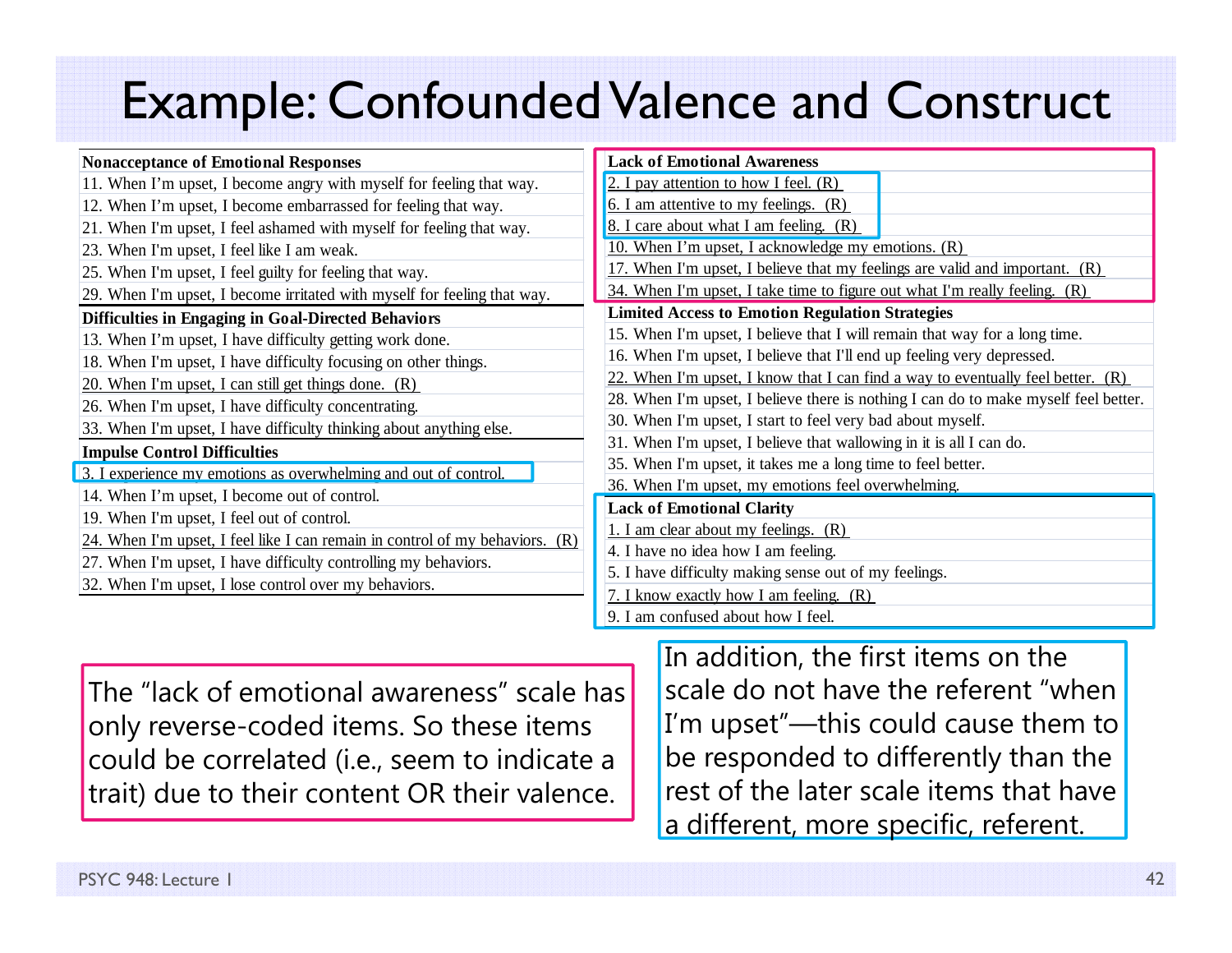# Response (Outcome) Space

- •• Outcome space = response format  $\rightarrow$  varies in flexibility
	- Most flexible: Open-ended response
		- e.g., essay, performance
		- Less work at beginning; more work at the end
	- $\triangleright$  Least flexible: Fixed format
		- e.g., multiple choice or likert scales
		- Г More work at beginning; less work at the end
- • $\bullet$  Ideally, instrument development would start by seeking  $\,$ open-ended responses, from which representative fixed format options would be created that are:
	- $\triangleright$  Research-based, well-defined, and context-specific
	- $\triangleright$  Finite and exhaustive (orderable responses; include n/a if relevant)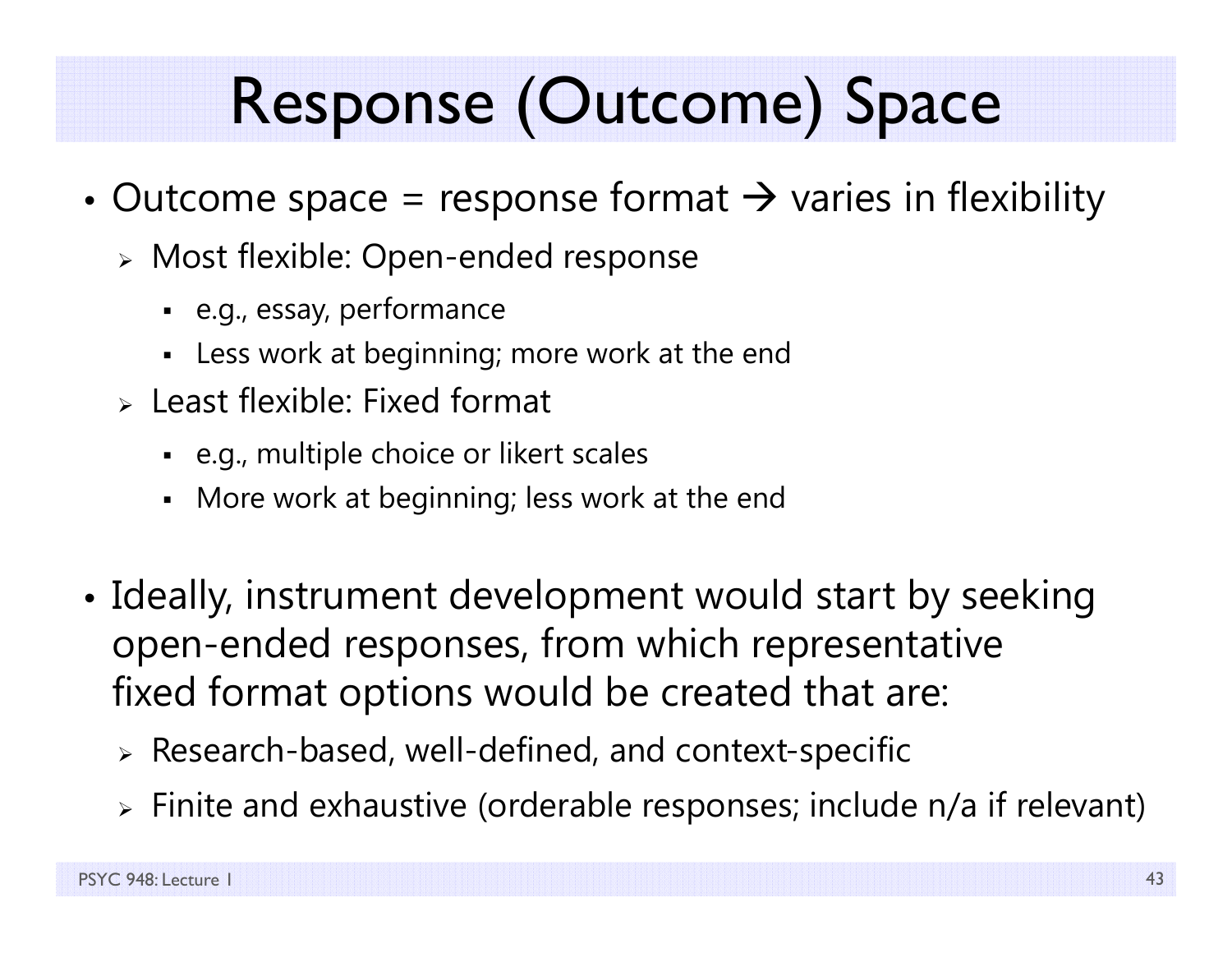# Specificity of Response Space

#### **Response options can be item-specific to maximize their utility:**

- Do you feel confident in explaining your religious beliefs to others?
- \_\_\_\_\_ Not at all confident
- \_\_\_\_\_ Mostly not confident
- \_\_\_\_\_ Confident
- \_\_\_\_\_ Very confident
- \_\_\_\_\_ Totally confident
- How often do you explain your religious beliefs to others?
- \_\_\_\_\_ Never

- \_\_\_\_\_ Every couple months
- \_\_\_\_\_ Couple times a month
- Once a week,
- \_\_\_\_\_ Couple times a week
	- \_\_\_\_\_ Everyday

How good are you at explaining your religious beliefs?

- \_\_\_\_\_ I have no idea how to explain my beliefs
- \_\_\_\_\_ I struggle a lot in explaining my beliefs
- \_\_\_\_\_ I struggle a little in explaining my beliefs
- \_\_\_\_\_ I am pretty good at explaining my beliefs
- \_\_\_\_\_ I am very good at explaining my beliefs
	- \_\_\_\_\_ I am extremely good at explaining my beliefs

Item response formats DO NOT all have to be the same if you are using an LTMM. You can and should customize them to be most informative for the question at hand.

\_\_\_\_\_ Once a year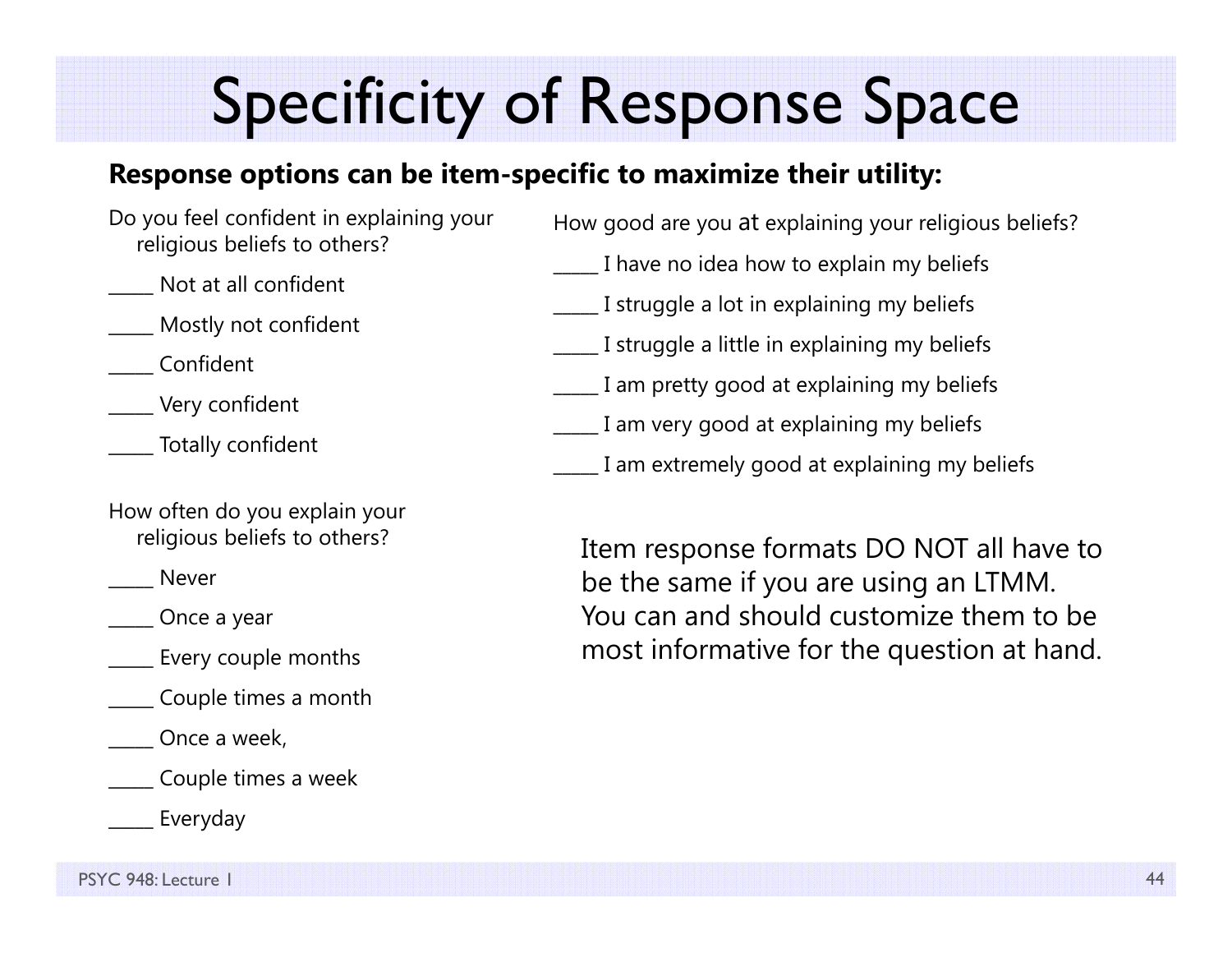# Specificity of Response Space

#### **Versus something like this:**

• Sometimes I feel caught between wanting to buy things to make me look better in some way to others, when I really should be spending more money in ways that have more spiritual meaning.

| <b>Strongly Disagree</b> | Another instance of what not to do:<br>unlabeled options: |
|--------------------------|-----------------------------------------------------------|
| <b>Disagree</b>          |                                                           |
| Somewhat Disagree        | 1. "Never"                                                |
| <b>Neither</b>           | $2. \ldots$                                               |
| Somewhat Agree           | $3. \ldots$                                               |
| Agree                    | 4.                                                        |
| <b>Strongly Agree</b>    | 5. "Always"                                               |
|                          |                                                           |

- More response options are only better if the categories stay distinguishable! Including more items instead will result in more information.
- Also, if you don't know what to call the middle categories, how are people supposed to know when to use them??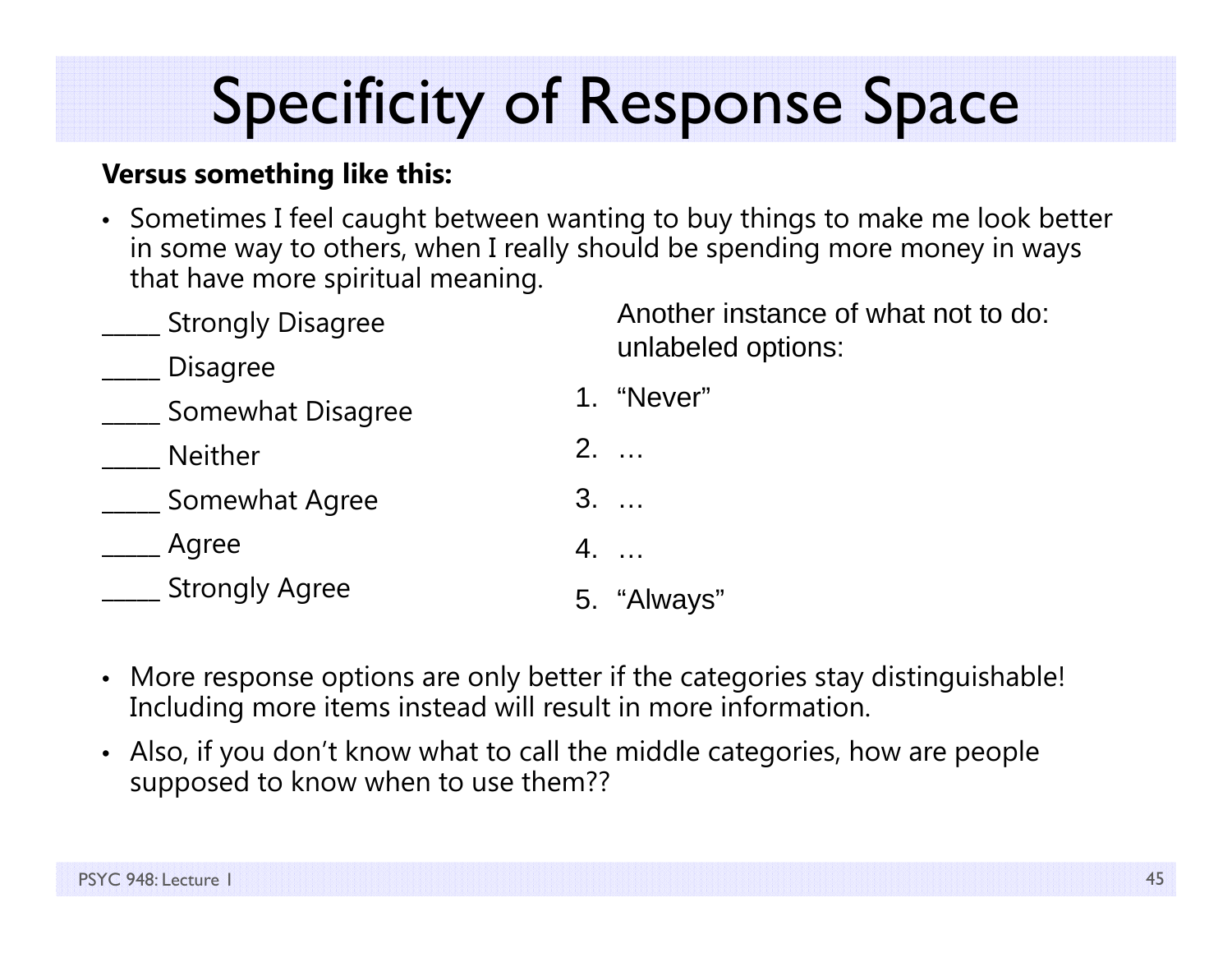## Item-Level Measurement Models

- • Type of response format will generally lend itself to an appropriate latent trait measurement model
	- $\triangleright$  Binary item? (yes/no, MC  $\rightarrow$  correct/not)
		- Logistic/probit model (IRT; IFA)
		- Normal approximation (CFA) pry won't work very well
	- $\triangleright$  Polytomous (quantitative) item? A few IRT options...
		- Graded response or partial credit model
		- Normal approximation (CFA) \*may\* not be too bad…
	- Unordered categorical item? Only one IRT option:
		- Nominal model (way hard to estimate)
	- No easy measurement model for many other types of item choices (i.e., forced choice, rankings)
		- Avoid ipsative response formats (e.g., rankings) if you can!